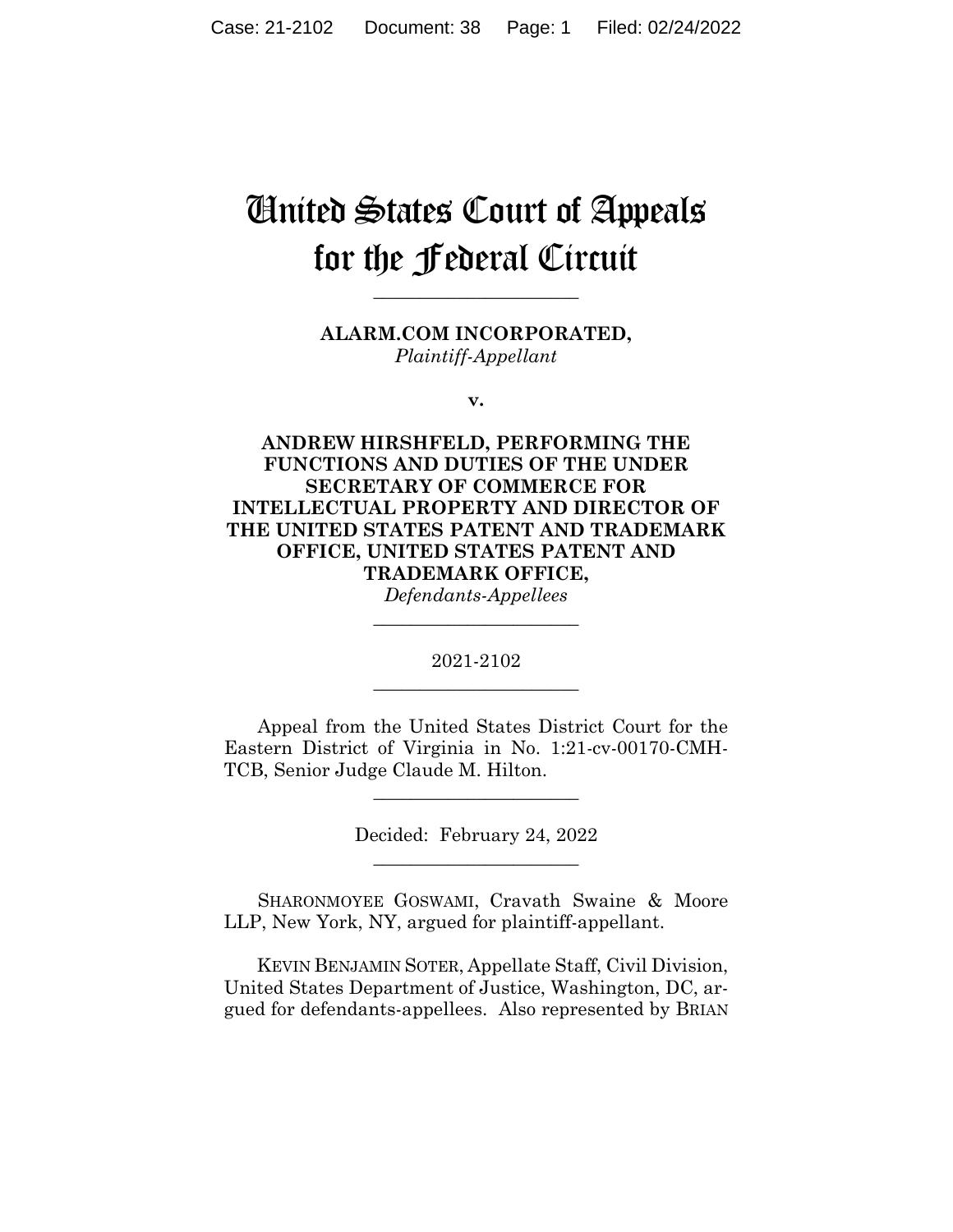M. BOYNTON, DANIEL TENNY. JESSICA D. ABER, Office of the United States Attorney for the Eastern District of Virginia, United States Department of Justice, Alexandria, VA; SARAH E. CRAVEN, THOMAS W. KRAUSE, FARHEENA YASMEEN RASHEED, MEREDITH HOPE SCHOENFELD, Office of the Solicitor, United States Patent and Trademark Office, Alexandria, VA.

Before TARANTO, CHEN, and CUNNINGHAM, *Circuit Judges*.

 $\overline{\phantom{a}}$  , where the contract of the contract of the contract of the contract of the contract of the contract of the contract of the contract of the contract of the contract of the contract of the contract of the contr

TARANTO, *Circuit Judge*.

In 2015, Alarm.com Incorporated filed petitions in the Patent and Trademark Office (PTO or Patent Office) seeking inter partes reviews (IPRs) under 35 U.S.C. §§ 311–19 of claims of three patents owned by Vivint, Inc. The IPRs were instituted, and the PTO's Patent Trial and Appeal Board in 2017 issued three final written decisions, which rejected Alarm.com's challenges to certain claims, a rejection that we affirmed on appeal in late 2018. In mid-2020, Alarm.com filed with the PTO three requests for ex parte reexamination of those very claims under 35 U.S.C. §§ 301–07. The PTO's Director, without deciding whether the requests presented a "substantial new question of patentability," § 303(a), vacated the ex parte reexamination proceedings based on the estoppel provision of the IPR regime, § 315(e)(1), which, the Director concluded, estopped Alarm.com from pursuing the requests once the IPRs resulted in final written decisions.

Alarm.com sought review of the Director's vacatur decisions in district court under the Administrative Procedure Act (APA), 5 U.S.C.  $\S$  706(2)(A), (C). The district court dismissed Alarm.com's complaint on the ground that APA review of the Director's decision was precluded by the ex parte reexamination scheme viewed as a whole. *Alarm.com Inc. v. Hirshfeld*, No. 1:21-cv-170, 2021 WL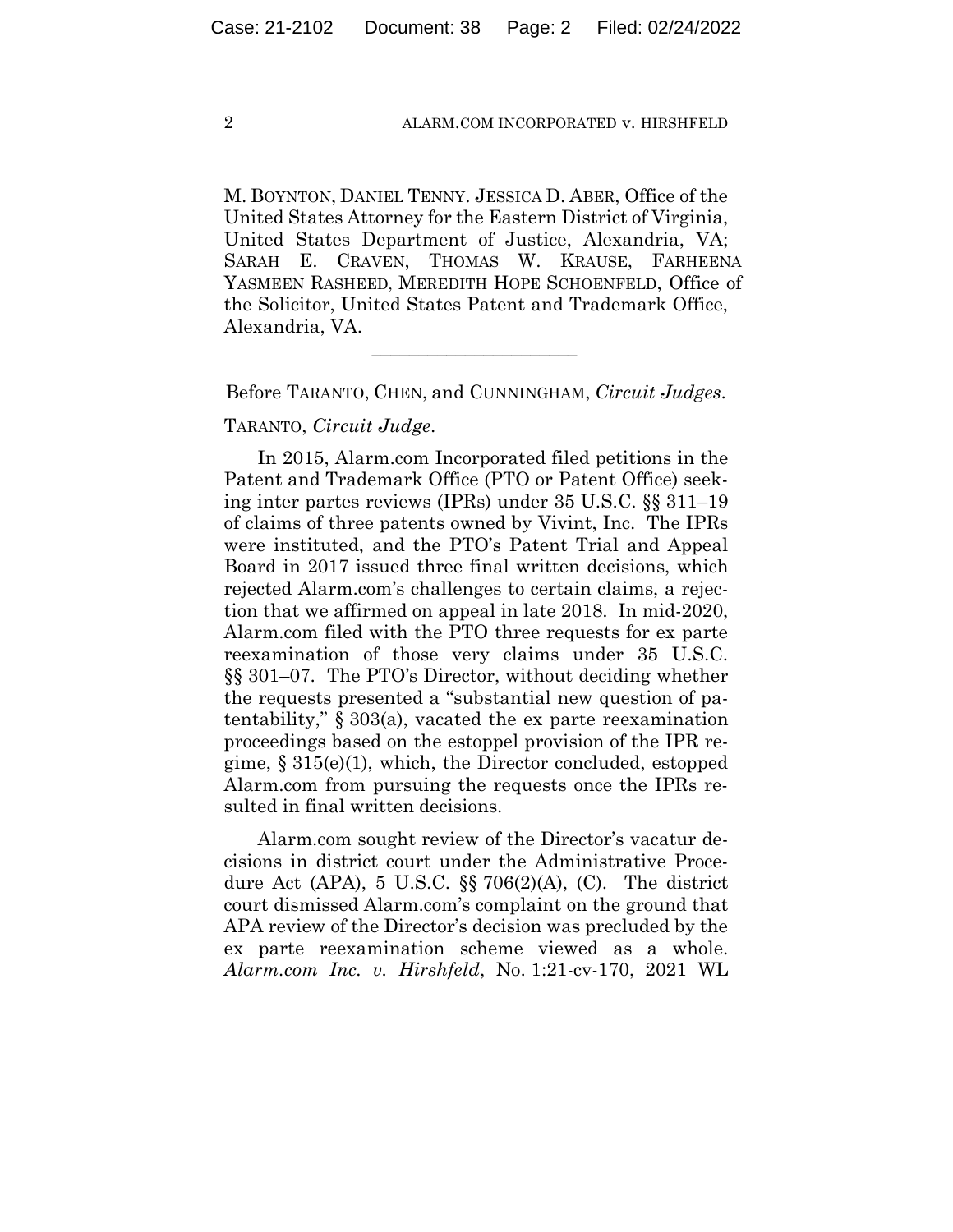2557948 (E.D. Va. June 22, 2021). On Alarm.com's appeal, we reverse.

## I

## A

Congress created the ex parte reexamination regime in 1980 by adding sections 301 through 307 to Title 35, U.S. Code. Public Law No. 96-517, § 1, 94 Stat. 3015, 3015–17 (1980). Under the statute, as amended, "[a]ny person at any time may cite to the [PTO] in writing" certain prior art "which that person believes to have a bearing on the patentability of any claim of a particular patent," 35 U.S.C. § 301(a)(1), as well as certain patent owner statements, § 301(a)(2). And "[a]ny person at any time may file a request for reexamination . . . of any claim of a patent on the basis of any prior art cited under [§ 301]." § 302; *see also*  37 C.F.R. § 1.510. Normally, "[w]ithin three months following the filing of a request for reexamination . . . , the Director will determine whether a substantial new question of patentability affecting any claim of the patent concerned is raised by the request." § 303(a). If the Director determines "pursuant to  $[\S 303(a)]$  that no substantial new question of patentability has been raised," that determination "will be final and nonappealable." § 303(c). If, however, "the Director finds that a substantial new question of patentability affecting any claim of a patent is raised, the determination will include an order for reexamination of the patent for resolution of the question." § 304.

After a reexamination is ordered, the patent owner "may file a statement on [the substantial new question of patentability identified by the Director], including any amendment to his patent and new claim or claims he may wish to propose, for consideration in the reexamination." *Id.* If the patent owner files such a statement, he must serve a copy of it "on the person who has requested reexamination," who, in turn, "may file and have considered in the reexamination a reply." *Id.* The statute does not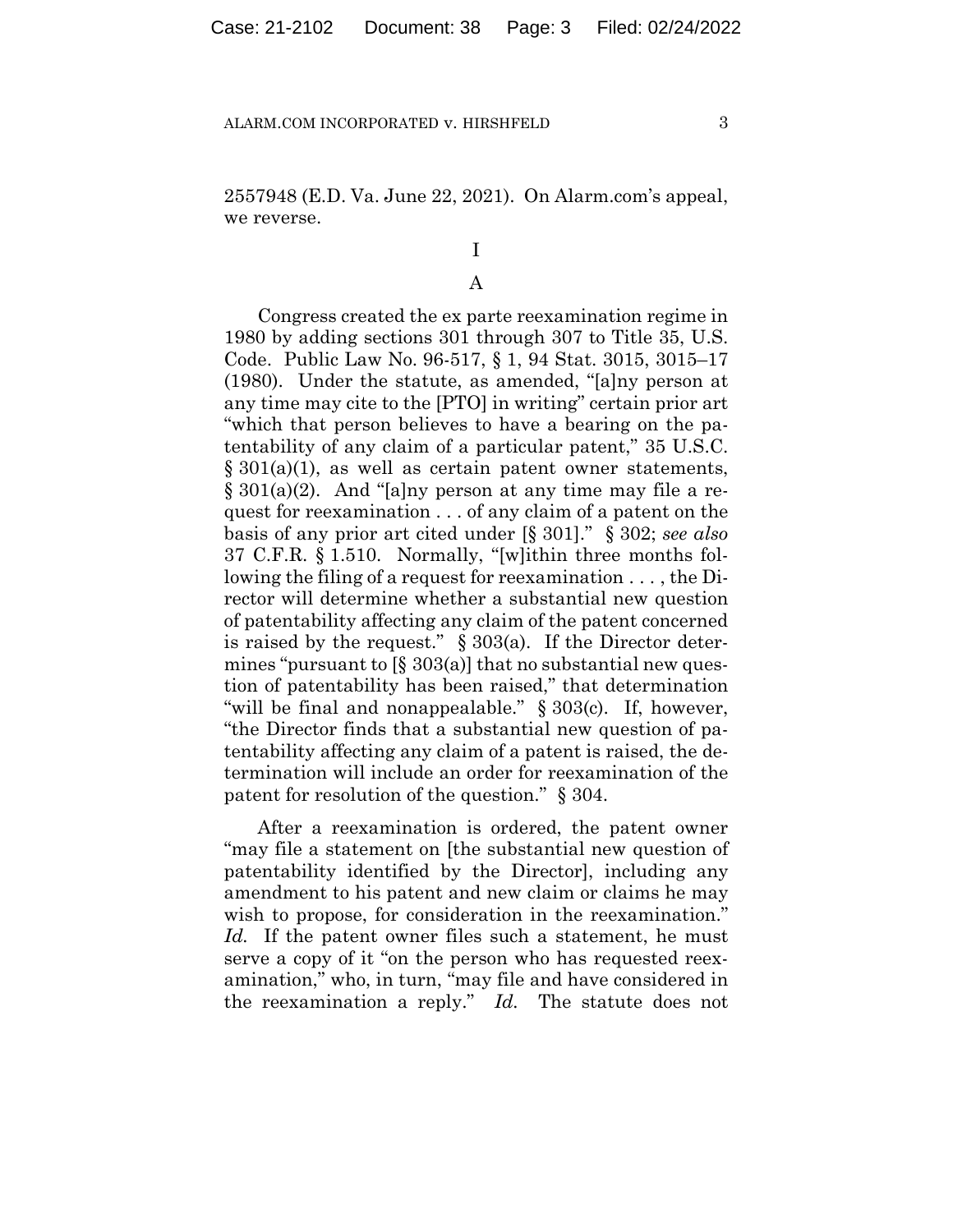provide for any involvement of the requester in the reexamination after the optional reply. *See* § 305; *see* 37 C.F.R. § 1.550(g) ("The active participation of the *ex parte* reexamination requester ends with the reply . . . and no further submissions on behalf of the reexamination requester will be acknowledged or considered."). The reply aside, the reexamination is "conducted according to the procedures established for initial examination" of patent applications. § 305. Once the reexamination is completed, "[t]he patent owner . . . may appeal . . . any decision adverse to the patentability of any original or proposed amended or new claim of the patent" to the Patent Trial and Appeal Board; and if unsuccessful at the Board, the patent owner may appeal to this court. § 306; §§ 134(b), 141(b); 37 C.F.R.  $§ 90.3(a).$ 

One other provision is central to the issue presented to us—one of the two estoppel provisions of the IPR scheme set out in chapter 31 of Title 35, U.S. Code. The provision at issue here is  $\S 315(e)(1)$ , which states:

The petitioner in an inter partes review of a claim in a patent under this chapter that results in a final written decision under section 318(a), or the real party in interest or privy of the petitioner, may not request or maintain a proceeding before the [PTO] with respect to that claim on any ground that the petitioner raised or reasonably could have raised during that inter partes review.

35 U.S.C. § 315(e)(1). A similar provision, not at issue here, provides for estoppel, on similar terms, of specified civil actions and other proceedings.  $\S 315(e)(2)$ .

#### B

In 2015, Vivint, Inc. sued Alarm.com for infringement of three patents, U.S. Patent Nos. 6,147,601, 6,462,654, and 6,535,123, in the District Court for the District of Utah. *See* Complaint at 5–10, *Vivint, Inc. v. Alarm.com Inc.*,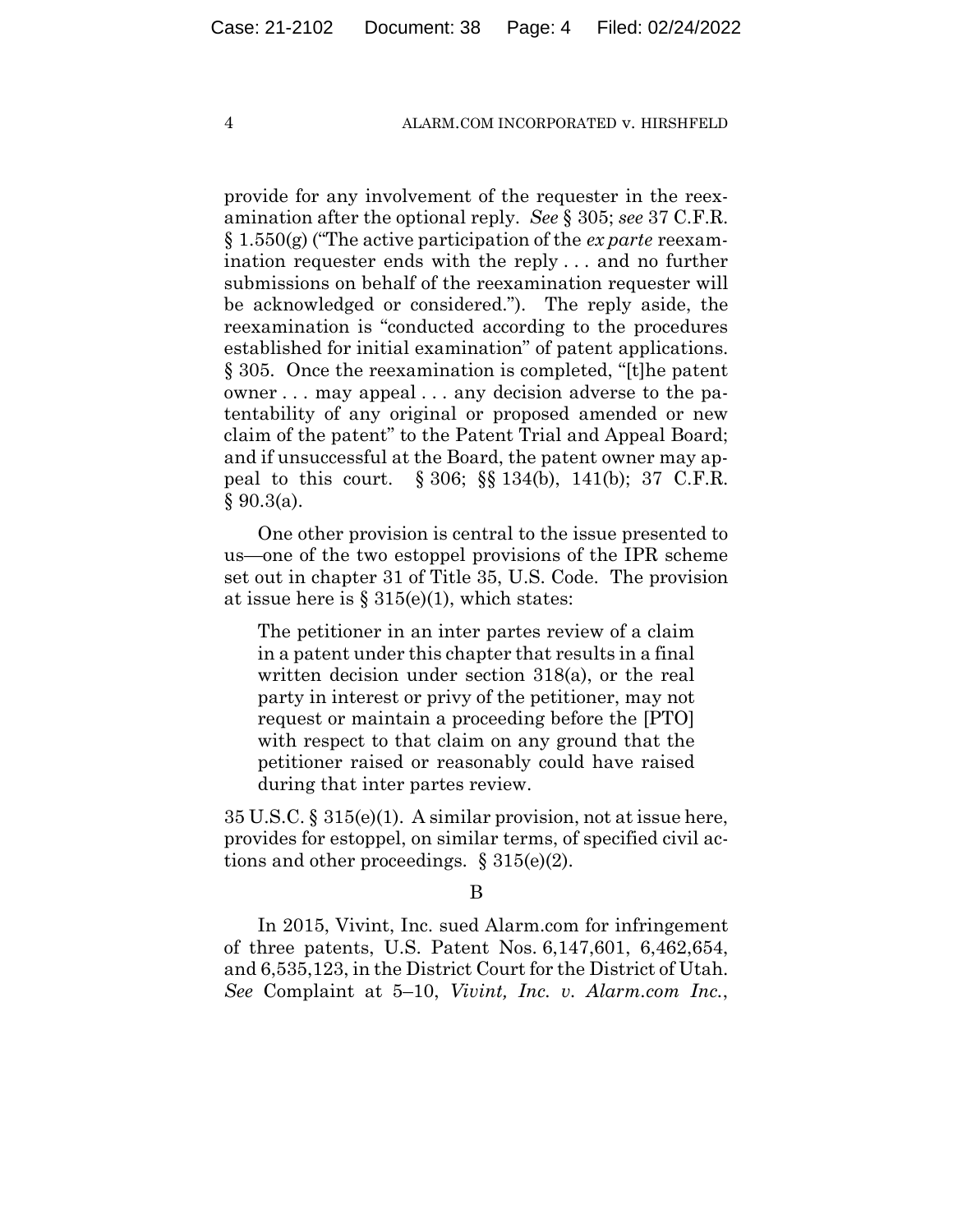No. 2:15-cv-00392 (D. Utah June 2, 2015), ECF No. 2. In response, Alarm.com filed numerous petitions for inter partes reviews, which resulted in three final written decisions in 2017, all of which were reviewed by this court in *Vivint, Inc. v. Alarm.com Inc.*, 754 F. App'x 999 (Fed. Cir. 2018). As relevant here, we affirmed the Board's determination that Alarm.com had not carried its burden of proving unpatentable claim 19 of the '601 patent, claim 18 of the '123 patent, and claims 17, 18, 22, 25, and 28 of the '654 patent. *Id.* at 1006–07 & n.7.

Nevertheless, in June 2020, Alarm.com filed three requests for ex parte reexamination of those very claims under 35 U.S.C. § 302 and 37 C.F.R. § 1.510, presenting grounds that differed from the grounds it had presented in the IPRs. J.A. 109–97 ('601 request); J.A. 199–318 ('123 request); J.A. 320–546 ('654 request).The PTO initially assigned control numbers and filing dates to the requested reexamination proceedings. But on August 7, 2020, the Office of Patent Legal Administration—which we call the Director1—issued three decisions vacating the proceedings instead of making § 303(a) determinations on the presence of substantial new questions of patentability. J.A. 45–67 ('601 decision); J.A. 69–90 ('123 decision); J.A. 92–107 ('654 decision).

In each decision, the Director focused on the certification Alarm.com had submitted under 37 C.F.R. § 1.510(b)(6), which requires that a reexamination request include "[a] certification by the third party requester that the statutory estoppel provisions of 35 U.S.C.  $\lceil \xi \rceil$  315(e)(1)... do not prohibit the requester from filing

<sup>1</sup> Alarm.com states in its APA complaint that the Office of Patent Legal Administration was "acting on behalf of the Director," J.A. 15, and it has not contested the existence or validity of the Director's delegation of authority.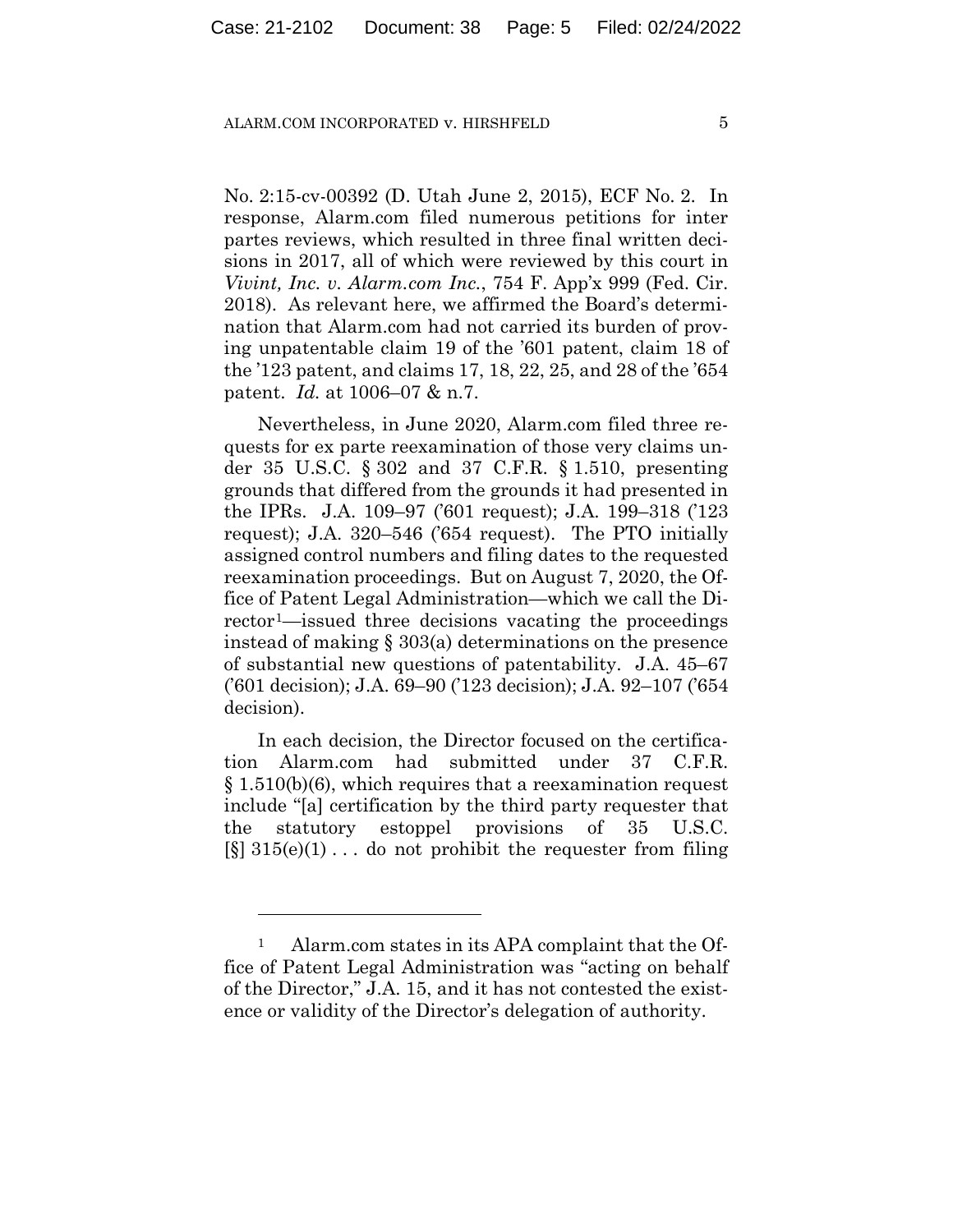the ex parte reexamination request."2 The Director set forth a "Clarification of General Policy and Practice" for applying § 315(e)(1)'s estoppel precondition that a particular ground of unpatentability asserted against a particular claim be one that was "raised or reasonably could have [been] raised" in the prior IPR involving the same claim (where the reexamination requester was the IPR petitioner, or a real party in interest or privy of the IPR petitioner). *See*, *e.g.*, J.A. 55–57. Applying the statute and the General Policy, the Director found that Alarm.com reasonably could have raised its reexamination grounds in the IPRs and so was estopped under  $\S 315(e)(1)$  from submitting each of its ex parte reexamination requests, a conclusion that made the certifications under 37 C.F.R. § 1.510 incorrect. *See*, *e.g.*, J.A. 52–65.On that basis, the Director vacated the filing dates of each request, as well as each proceeding as a whole. *See*, *e.g.*, J.A. 65–66 (citing 37 C.F.R. § 1.510(d); MPEP § 2227(b)). The Director did not conclude that Alarm.com's requests failed to raise a "substantial new question of patentability." *See* § 303(a).

On February 12, 2021, Alarm.com filed a complaint in the United States District Court for the Eastern District of Virginia against the Director, in his official capacity, and the PTO. Alarm.com filed its complaint under the APA, which provides that "[a] person suffering legal wrong because of agency action, or adversely affected or aggrieved by agency action within the meaning of a relevant statute, is entitled to judicial review thereof." 5 U.S.C. § 702. Alarm.com asserted that the Director's three decisions vacating each ex parte reexamination proceeding were final agency actions and were unlawful and should be set aside

<sup>&</sup>lt;sup>2</sup> The regulation also requires certification regarding 35 U.S.C. § 325(e)(1), which is the estoppel provision of the scheme for post-grant reviews set out in chapter 32 of Title 35, U.S. Code. That provision is not at issue here.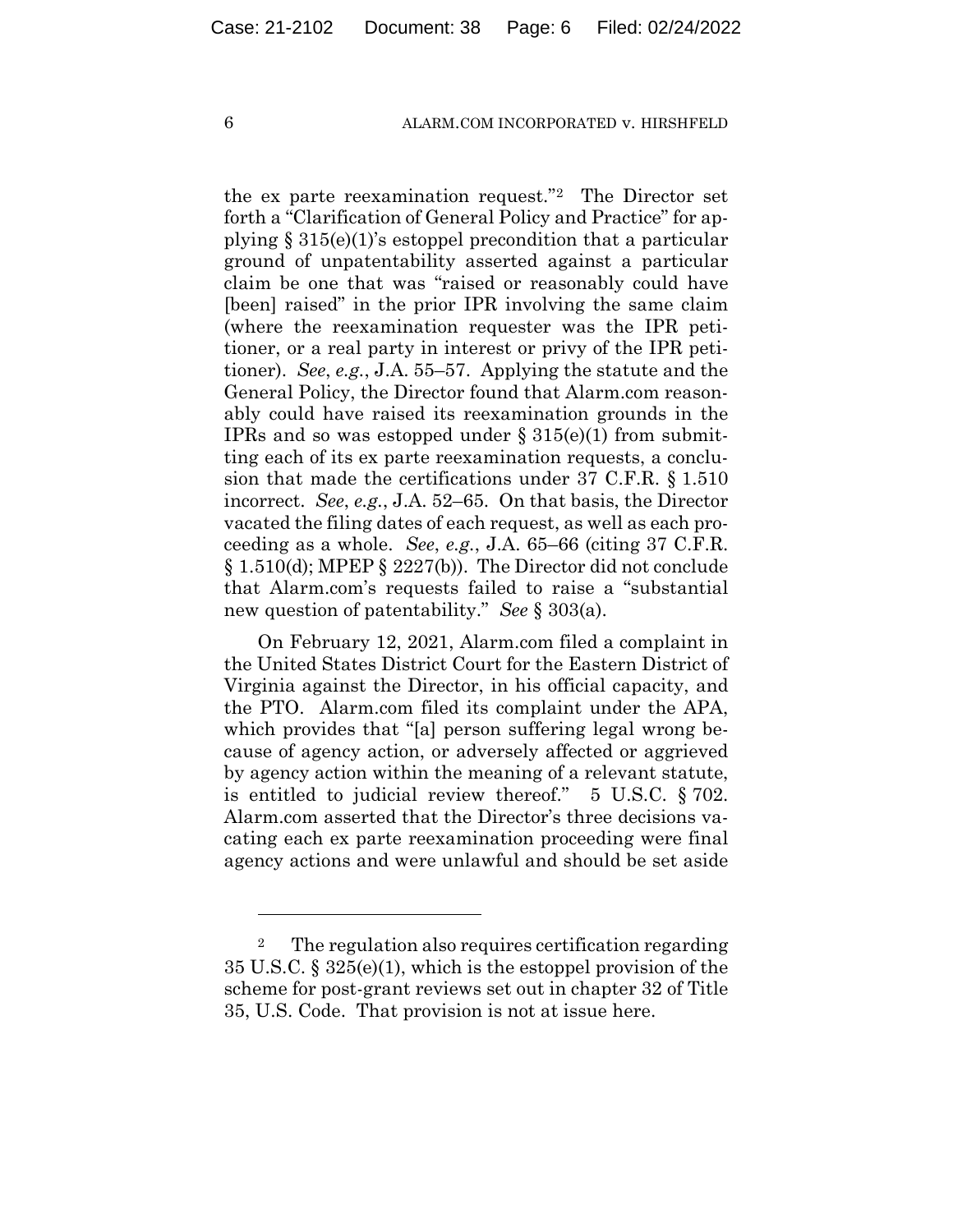because the actions or underlying findings or conclusions were "arbitrary, capricious, an abuse of discretion, or otherwise not in accordance with law," § 706(2)(A), and "in excess of statutory jurisdiction, authority, or limitations, or short of statutory right," § 706(2)(C). *See* J.A. 16, 38–42. In its prayer for relief, Alarm.com also requested a permanent injunction preventing the PTO from applying the General Policy "to grounds presented in any future requests or petitions." J.A. 43.

The government moved to dismiss the complaint under Federal Rule of Civil Procedure 12(b)(1) for lack of jurisdiction.First, the government argued that Alarm.com's APA claims come within 5 U.S.C.  $\S 701(a)(1)$ , which creates an exception to APA review where "statutes preclude judicial review." Memorandum of Law in Support of Defendants' Motion to Dismiss at 2, 10–17, *Alarm.com Inc. v. Hirshfeld*, No. 1:21-cv-170 (E.D. Va. Apr. 23, 2021), ECF No. 19 (also citing §§ 702 and 703 as providing support for preclusion). Second, the government argued that Alarm.com lacked standing to seek an injunction against application of the PTO's general policy and practice "to grounds presented in any future requests or petitions before the Patent Office." *Id.* at 2, 17–18 (citation omitted).

On June 22, 2021, the district court entered an order dismissing Alarm.com's suit. The court reasoned that review of Alarm.com's challenge to the vacatur decisions based on estoppel was precluded by the ex parte reexamination statutory scheme. *Alarm.com*, 2021 WL 2557948, at \*2–3. And the court concluded that Alarm.com lacked standing to the extent it was seeking broad prospective relief against the General Policy, since "[t]he agency action that allegedly harmed [Alarm.com] was the denial of the ex parte reexamination, not the issuance of the policy." *Id.* at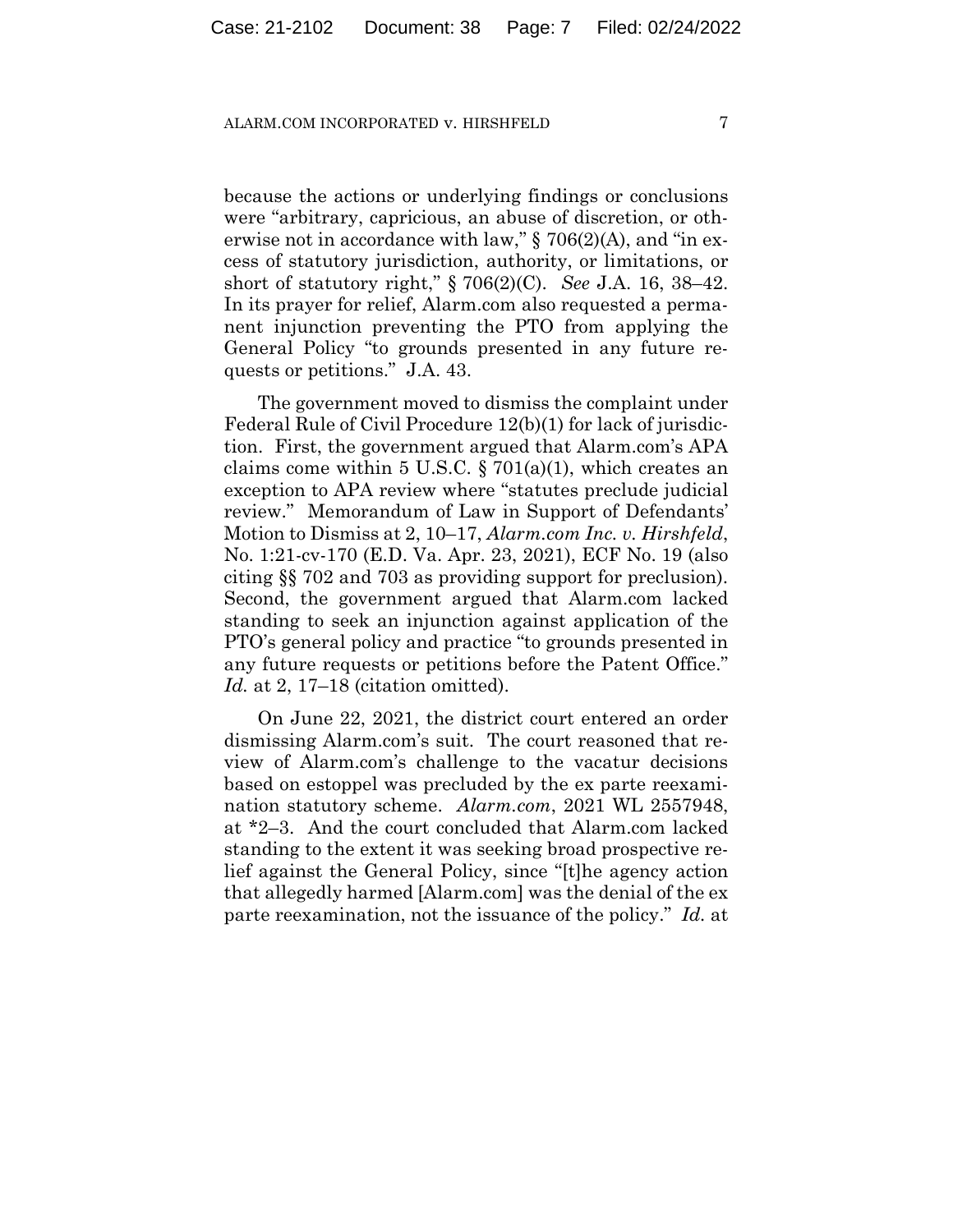\*3. The district court therefore dismissed for lack of jurisdiction.3

Alarm.com timely appeals. We have jurisdiction pursuant to 28 U.S.C.  $\S 1295(a)(1)$ . The only issue we decide is the reviewability of the three specific vacatur rulings, an issue that presents a substantial question of patent law and therefore is governed by our own law, rather than regional circuit law. *Odyssey Logistics & Tech. Corp. v. Iancu*, 959 F.3d 1104, 1108 (Fed. Cir. 2020). We decide the propriety of the district court's dismissal here, which presents only a legal question, de novo. *Id.*

II

The district court concluded, and the government argues on appeal, that the overall ex parte reexamination scheme precludes judicial review of the Director's vacatur decisions based on 35 U.S.C. § 315(e)(1) estoppel, bringing Alarm.com's challenge to those decisions within the exception to APA review applicable where "statutes preclude judicial review."  $5 \text{ U.S.C.}$  §  $701(a)(1)$ . The government does not contend that judicial review under the APA is unavailable because the agency actions in question are "committed to agency discretion by law." 5 U.S.C. § 701(a)(2); *see* Oral Arg. at 26:55–28:08. Nor does the government present any developed argument that APA review is unavailable because there are "other adequate remed[ies] in . . . court,"

<sup>&</sup>lt;sup>3</sup> The preclusion-of-review conclusion entailed lack of jurisdiction because, if APA review is unavailable due to statutes precluding review, the APA's waiver of sovereign immunity does not apply, and without an applicable waiver of sovereign immunity, no jurisdiction exists to entertain the challenge. *See*, *e.g.*, *Brownback v. King*, 141 S. Ct. 740, 749 (2021); *United States v. Mitchell*, 463 U.S. 206, 212, 215 (1983); *Hostetter v. United States*, 739 F.2d 983, 985 (4th Cir. 1984).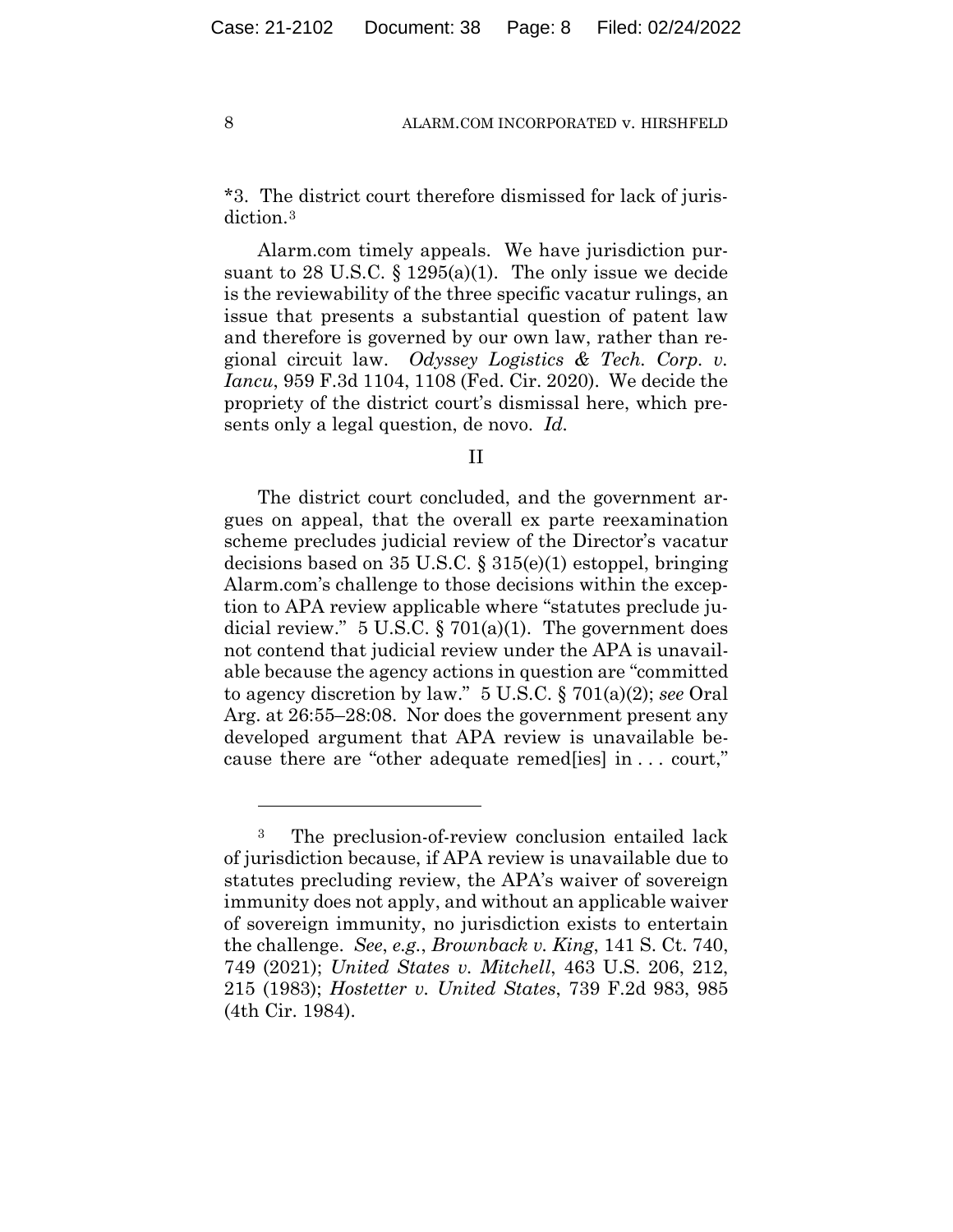5 U.S.C. § 704, whether because of the availability of mandamus review under 28 U.S.C. § 1651 or otherwise.

When determining whether a statute precludes judicial review, we apply a "'strong presumption' in favor of judicial review." *Cuozzo Speed Techs., LLC v. Lee*, 579 U.S. 261, 273 (2016) (quoting *Mach Mining, LLC v. EEOC*, 575 U.S. 480, 486 (2015)); *see also SAS Institute Inc. v. Iancu*, 138 S. Ct. 1348, 1359 (2018). Although a statute need not explicitly state that judicial review is unavailable for preclusion to be found, the presumption of reviewability may be overcome only by "clear and convincing indications, drawn from specific language, specific legislative history, and inferences of intent drawn from the statutory scheme as a whole, that Congress intended to bar review." *Cuozzo*, 579 U.S. at 273 (cleaned up); *see also SAS*, 138 S. Ct. at 1359; *Bowen v. Michigan Academy of Family Physicians*, 476 U.S. 667, 671–73 (1986). In *Block v. Community Nutrition Institute*, the Supreme Court explained:

In the context of preclusion analysis, the "clear and convincing evidence" standard is not a rigid evidentiary test but a useful reminder to courts that, where substantial doubt about the congressional intent exists, the general presumption favoring judicial review of administrative action is controlling. That presumption does not control in cases . . . [where] the congressional intent to preclude judicial review is "fairly discernible" in the detail of the legislative scheme.

467 U.S. 340, 351 (1984); *see also Kucana v. Holder*, 558 U.S. 233, 251–52 (2010).

Under those standards, we conclude, Alarm.com's APA challenge to the Director's vacatur decisions based on estoppel is not precluded. The text, statutory scheme, and legislative history pertaining to ex parte reexamination do not evince a fairly discernable intent to preclude judicial review of these decisions.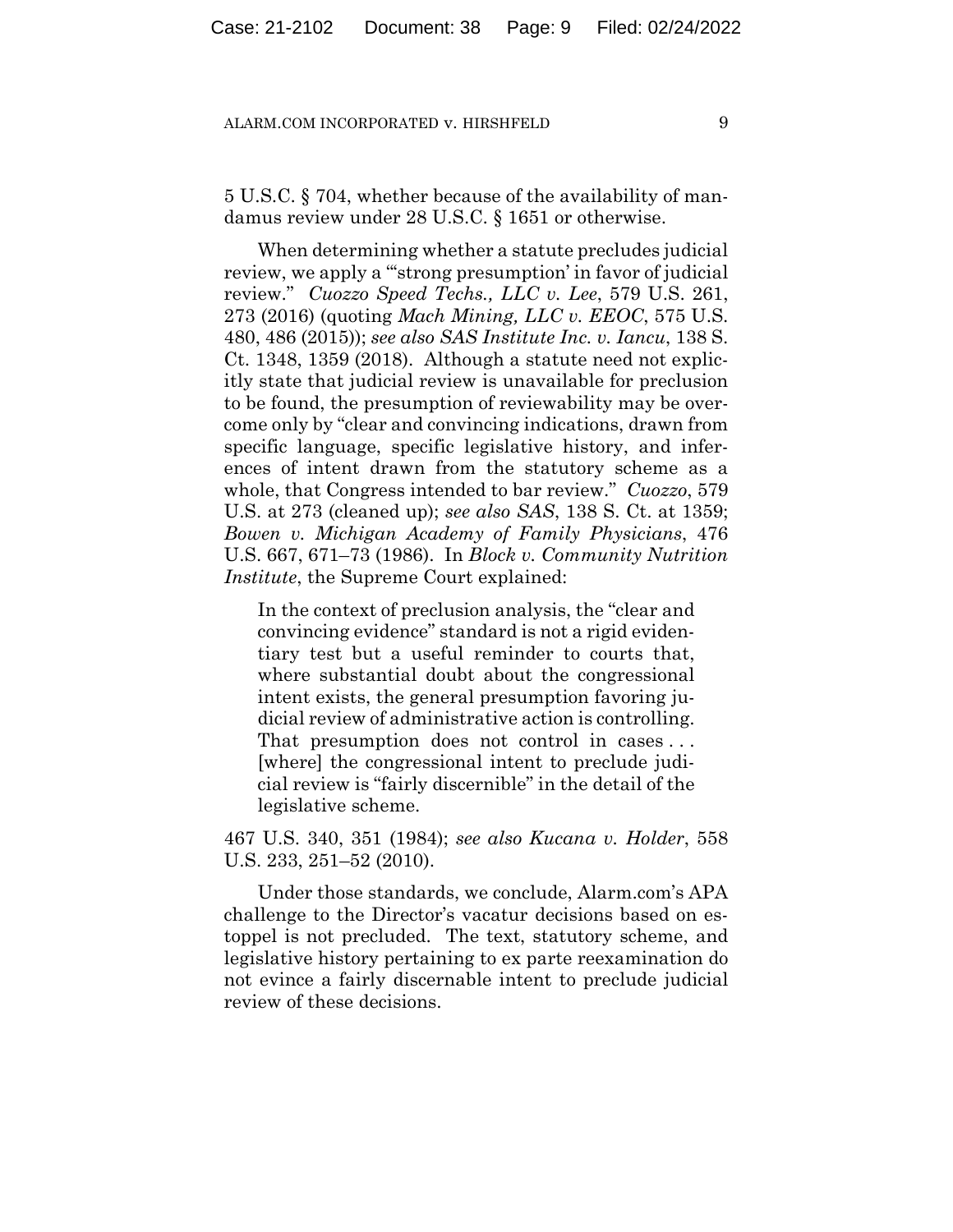The only portion of the ex parte reexamination statutory scheme that expressly precludes judicial review is § 303(c), but the preclusion established by that text is narrowly defined. The provision states: "A determination by the Director pursuant to subsection (a) of this section that no substantial new question of patentability has been raised will be final and nonappealable." § 303(c). The government agrees that "section 303(c) . . . concededly does not expressly bar Alarm.com's challenge." Gov't Br. 39. The Director's estoppel determinations did not include any determination that no substantial new question of patentability had been raised. The estoppel determinations made under  $\S 315(e)(1)$  here are outside the scope of  $\S 303(c)$ . The sole express textual preclusion in the ex parte reexamination scheme does not support preclusion here.

The Supreme Court has called attention to the fact that § 303(c) is limited in scope, contrasting it with the broader preclusion provision of the IPR scheme. In *Thryv, Inc. v. Click-to-Call Technologies, LP*, the Court addressed whether § 314(d)—which states that "[t]he determination by the Director whether to institute an inter partes review under this section shall be final and nonappealable"—bars judicial review of the Director's decision to institute an IPR when that decision is challenged as contrary to  $\S 315(b)$ 's time prescription. 140 S. Ct. 1367, 1370 (2020). The Court held that § 314(d) does preclude such review, because the timing issue comes within the standard previously adopted in *Cuozzo*—that an issue be "closely tied to the application and interpretation of statutes related to the Patent Office's decision to initiate inter partes review." *Id.* at 1373 (quoting *Cuozzo*, 579 U.S. at 275). In so holding, the Court relied on the contrast between § 314(d)'s broad language and the narrower language of § 303(c). *Id.* at 1375–76 (stating that in § 314(d) "Congress chose to shield from appellate review the determination 'whether *to institute an inter partes*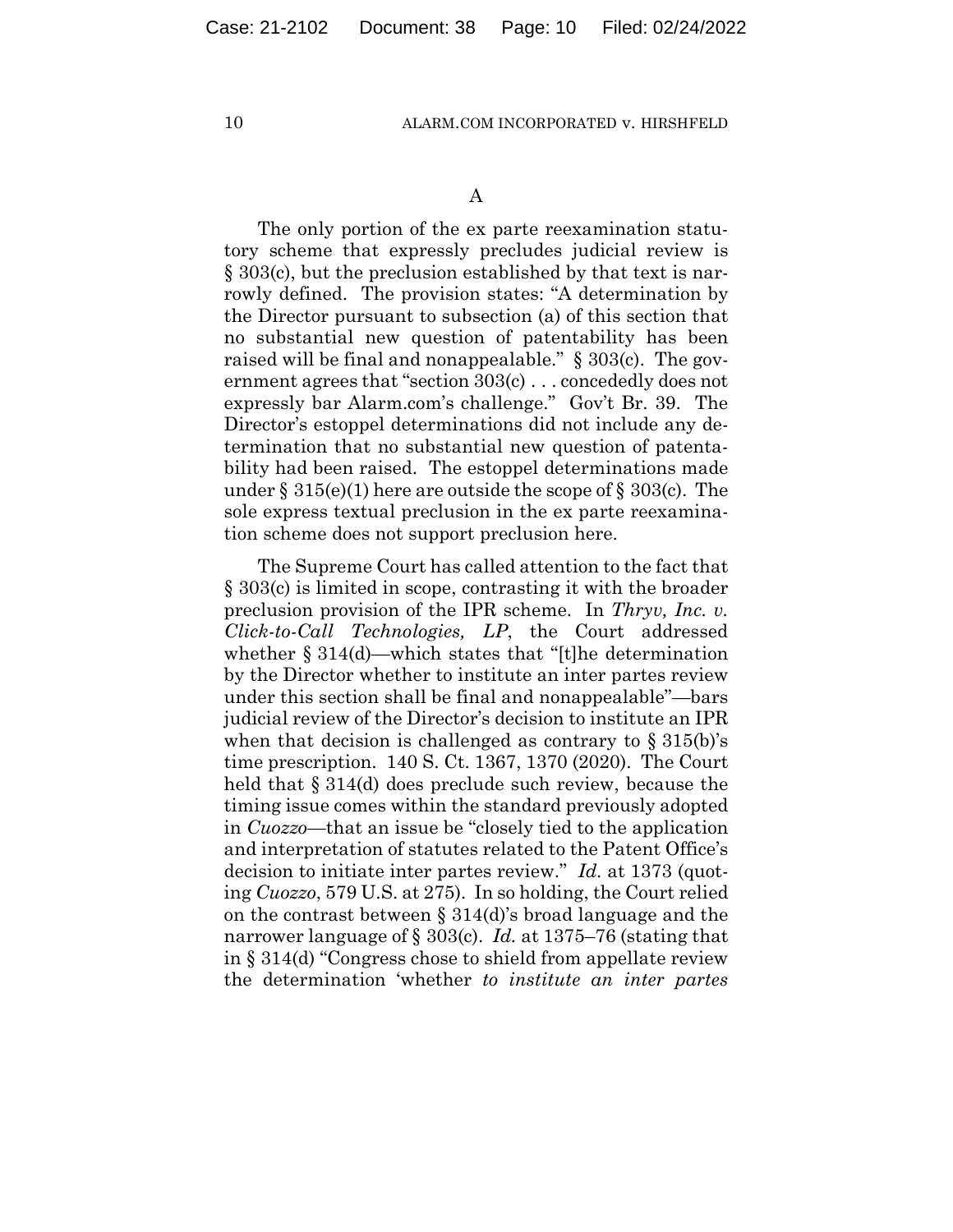*review* under *this section*'" and "[t]hat departure in language suggests a departure in meaning").

The Supreme Court in *Thryv* rejected this court's contrary view about  $\S 314(d)$  and the IPR timing rule it set forth in *Wi-Fi One, LLC v. Broadcom Corp.*, 878 F.3d 1364 (Fed. Cir. 2018) (en banc). *See Thryv*, 140 S. Ct. at 1372, 1375 (discussing *Wi-Fi One*). Notably, the dissenters in *Wi-Fi One* stressed the limited scope of § 303(c), expressly concluding that it "specifically bars review of the narrow issue of whether the request raises a 'substantial new question of patentability' [and] . . . *does not* bar review of the entire decision to initiate reexamination." 878 F.3d at 1380–81 (Hughes, J., dissenting, joined by Lourie, Bryson, and Dyk, JJ.). More recently, in *In re Vivint, Inc.*, we noted two other limits on the scope of § 303(c), stating that the provision "does not apply to a determination that a substantial new question of patentability *has* been raised" and "does not apply to a determination under 35 U.S.C. § 325(d)." 14 F.4th 1342, 1350 n.5 (Fed. Cir. 2021). Section § 325(d) permits the Director, when "determining whether to institute or order" ex parte reexaminations (among other proceedings), to "take into account whether, and reject the . . . request because, the same or substantially the same prior art or arguments previously were presented to the [Patent] Office." In *In re Vivint* we both concluded that § 325(d) decisions are outside  $\S 303(c)$  and rejected the government's submission that such decisions are committed to the agency's discretion and hence unreviewable under 5 U.S.C. § 701(a)(2). 14 F.4th at 1350–51.

We conclude that  $\S 303(c)$  does not apply to the estoppel decisions at issue here. Such an application would breach the provision's textual limits and would be contrary to the just-discussed decisions addressing § 303(c). It also would run counter to precedents adhering to the textual limits of other non-reviewability provisions in Title 35. *See SAS*, 138 S. Ct. at 1359–60 (holding that § 314(d) did not bar review of consistency of Board's policy of partial institutions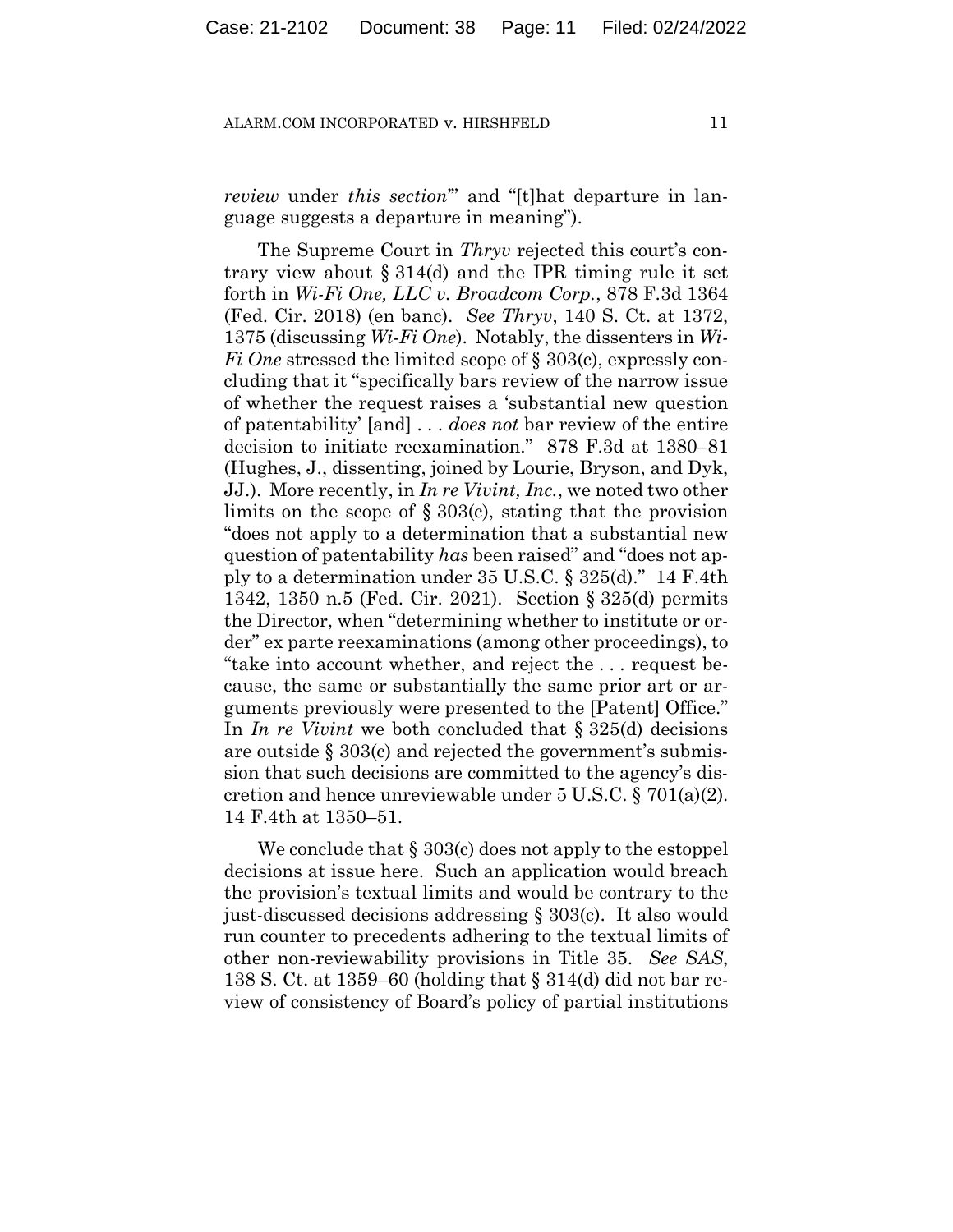with § 318(a), where the challenge was to how the Board acts once an IPR is instituted, not to the institution decision itself); *Uniloc 2017 LLC v. Facebook Inc.*, 989 F.3d 1018, 1025–27 (Fed. Cir. 2021) (holding that § 314(d) does not bar review of estoppel determinations under  $\S 315(e)(1)$ based on post-institution events); *In re AT&T Intellectual Property II, L.P.*, 856 F.3d 991, 995–96 (Fed. Cir. 2017) (holding that the non-reviewability provision of the pre-IPR inter partes reexamination scheme did not apply to the issue of whether institution was improper in the absence of a requester or request, where the non-reviewability provision applied only to the Director's determination of "whether 'the information presented in the request shows that there is a reasonable likelihood that the requester would prevail with respect to at least 1 of the claims challenged in the request" (quoting  $35 \text{ U.S.C. }$   $\S_{\text{S}} \cdot 312(a)$ , (c) (version effective between Sept. 16, 2011, and Sept. 15, 2012))); *Credit Acceptance Corp. v. Westlake Servs.*, 859 F.3d 1044, 1049–51 (Fed. Cir. 2017) (holding that, under the now-expired scheme for covered business method patents, § 324(e) did not bar review of post-institution estoppel determinations under § 325(e)(1)).

B

The government argues that the ex parte reexamination scheme as a whole clearly demonstrates a congressional intent to deprive requesters like Alarm.com of all rights of judicial review, an intent that would include barring review of the Director's application of  $\S 315(e)(1)$ . The government stresses that Congress specified *what* can be reviewed (only decisions adverse to patentability in an ordered reexamination proceeding, § 306), *who* can seek judicial review (only patent owners, *id.*), *where* judicial review can be sought (only in this court following an appeal to the Board, §§ 134(b), 141(b)), and *when* (within the time allowed by PTO regulations (63 days of the Board decision), § 142; 37 C.F.R. § 90.3(a)). *See* Gov't Br. 23–27. Those provisions, the government contends, implicitly preclude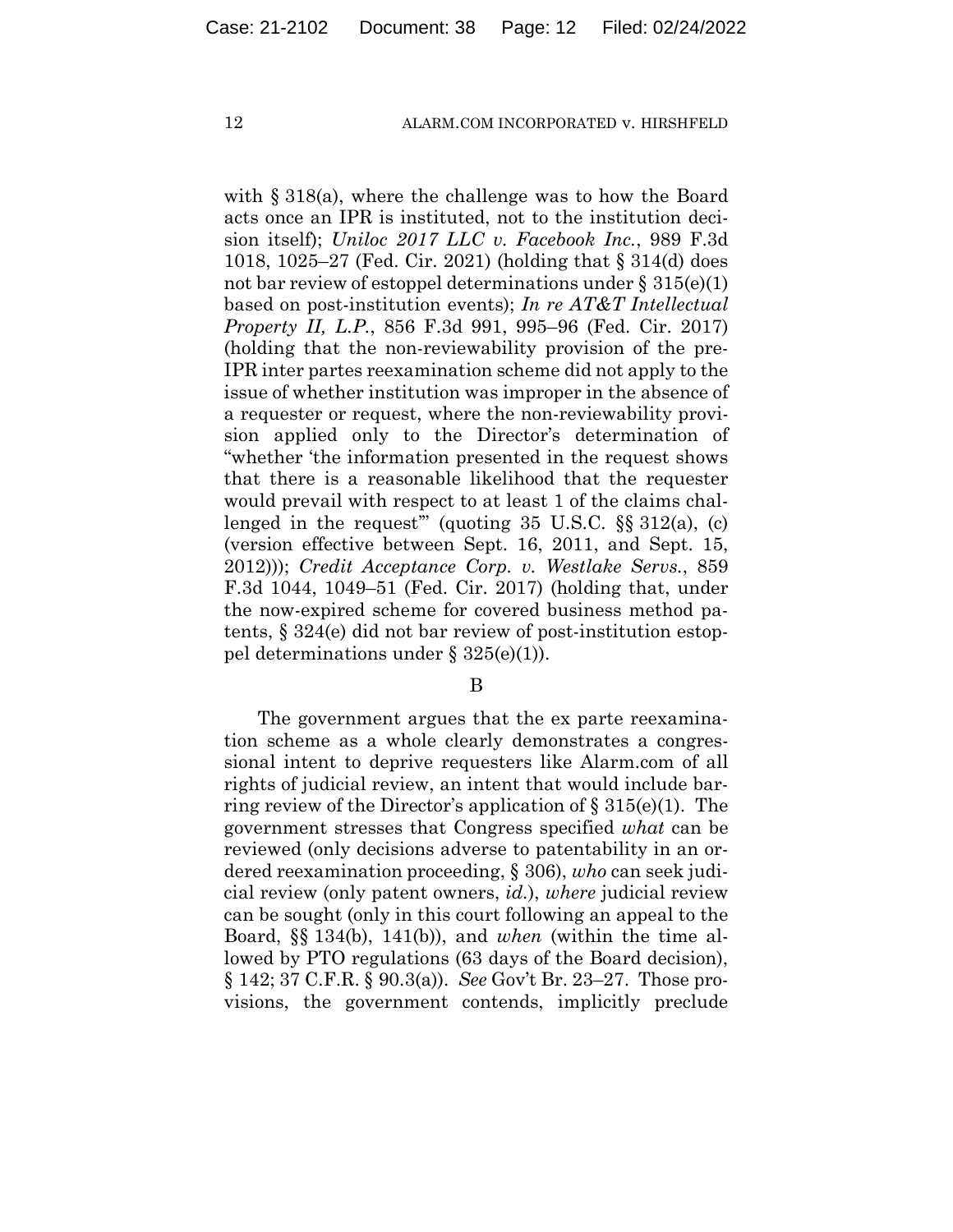judicial review of any kind if sought by the requester when the requester is not the patentee. In answer to the question of why § 303(c) exists if such an inference from the rest of the scheme is clear, the government assigns the provision a belt-and-suspenders role for Director denials of non-patentee requests when the denials are on no-new-substantial-question grounds (though not otherwise) and also a role in denying review when the requester is the patentee. *See*, *e.g.*, Gov't Br. 37.

We reject the government's argument that this statutory scheme is one that clearly and convincingly establishes non-reviewability in the respect at issue. At bottom, the government urges that the scheme precludes a requester from obtaining review of a determination outside § 303(c)'s express terms (*i.e.*, a determination not to launch an ex parte reexamination for reasons other than the lack of a substantial new question of patentability) simply because § 306 and its associated provisions affirmatively grant only to patent owners a right to review of a different determination (*i.e.*, a decision adverse to patentability in an ordered reexamination proceeding). This basis is insufficient to overcome the presumption of reviewability as a matter of recognized principle and precedent.

The principle was expressed by the Supreme Court in *Sackett v. EPA* when it said: "[I]f the express provision of judicial review in one section of a long and complicated statute were alone enough to overcome the APA's presumption of reviewability for all final agency action, it would not be much of a presumption at all." 566 U.S. 120, 129 (2012); *see also Bowen*, 476 U.S. at 674 ("The mere fact that some acts are made reviewable should not suffice to support an implication of exclusion as to others." (cleaned up)). $4$  And

<sup>4</sup> *See also Miami Free Zone Corp. v. Foreign Trade Zones Bd.*, 22 F.3d 1110, 1112 n.2 (D.C. Cir. 1994); *Alameda County v. Weinberger*, 520 F.2d 344, 347–48 (9th Cir.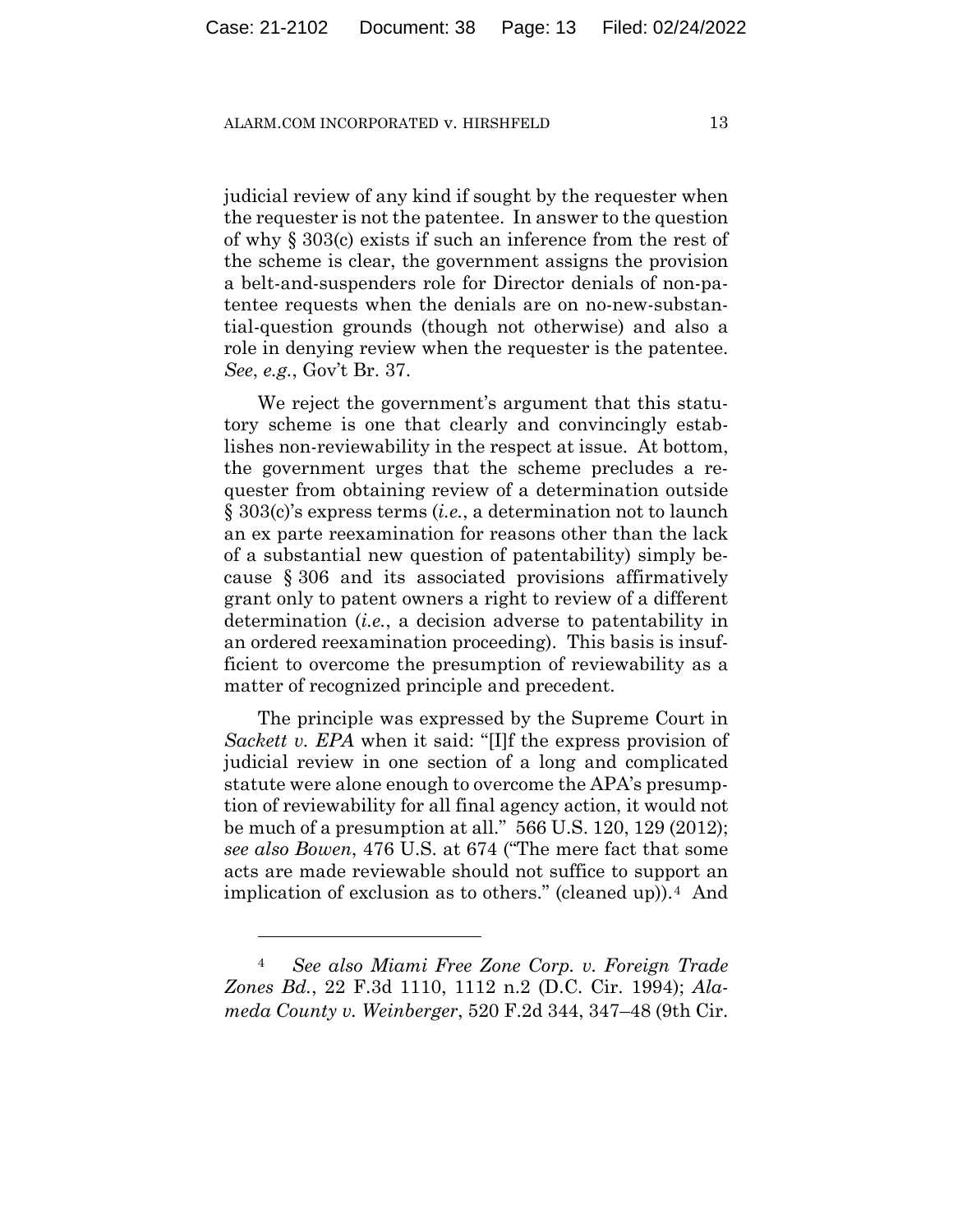the principle is especially strong where Congress has affirmatively included a bar on review of certain determinations and that express bar does not encompass the determination in question (as is true of § 303(c), *see supra*  Section II.A). *See Texas v. United States*, 787 F.3d 733, 755–56 (5th Cir. 2015) ("The [Immigration and Nationality Act] has numerous specific jurisdiction-stripping provisions that would be rendered superfluous by application of an implied, overarching principle prohibiting review.").

The cases on which the government relies do not support the inference it asks us to draw in the present case. First, in *United States v. Erika*, the Court held that the Medicare statute, which expressly provided for judicial review of awards under Part A, implicitly precluded review of awards under Part B, because there was a strong enough parallel between Part A and Part B that the lack of a review provision for Part B awards was meaningful. 456 U.S. 201, 206–08 (1982); *see also Sackett*, 566 U.S. at 130 (characterizing *Erika*). Here, there is no sufficient parallelism between a decision about the initiation of an ex parte reexamination and the ultimate decision in the reexamination itself, which are distinct decisions relating to distinct phases of the reexamination proceeding. *See* Gov't Br. 28; *supra* Section I.A. As a result, *Erika*'s reasoning does not support the preclusion of judicial review of decisions relating to the initiation of an ex parte reexamination (beyond what is precluded by  $\S 303(c)$  simply because review rights were granted (in limited circumstances) for the ultimate decision in the reexamination under § 306.

Second, in *Block*, the Court held that the Agricultural Marketing Agreement Act of 1937, which expressly allowed milk *handlers* to obtain judicial review of milk market

<sup>1975);</sup> *Consolidated-Tomoka Land Co. v. Butz*, 498 F.2d 1208, 1210 (5th Cir. 1974); *Artichoke Joe's v. Norton,* 216 F. Supp. 2d 1084, 1113 (E.D. Cal. 2002).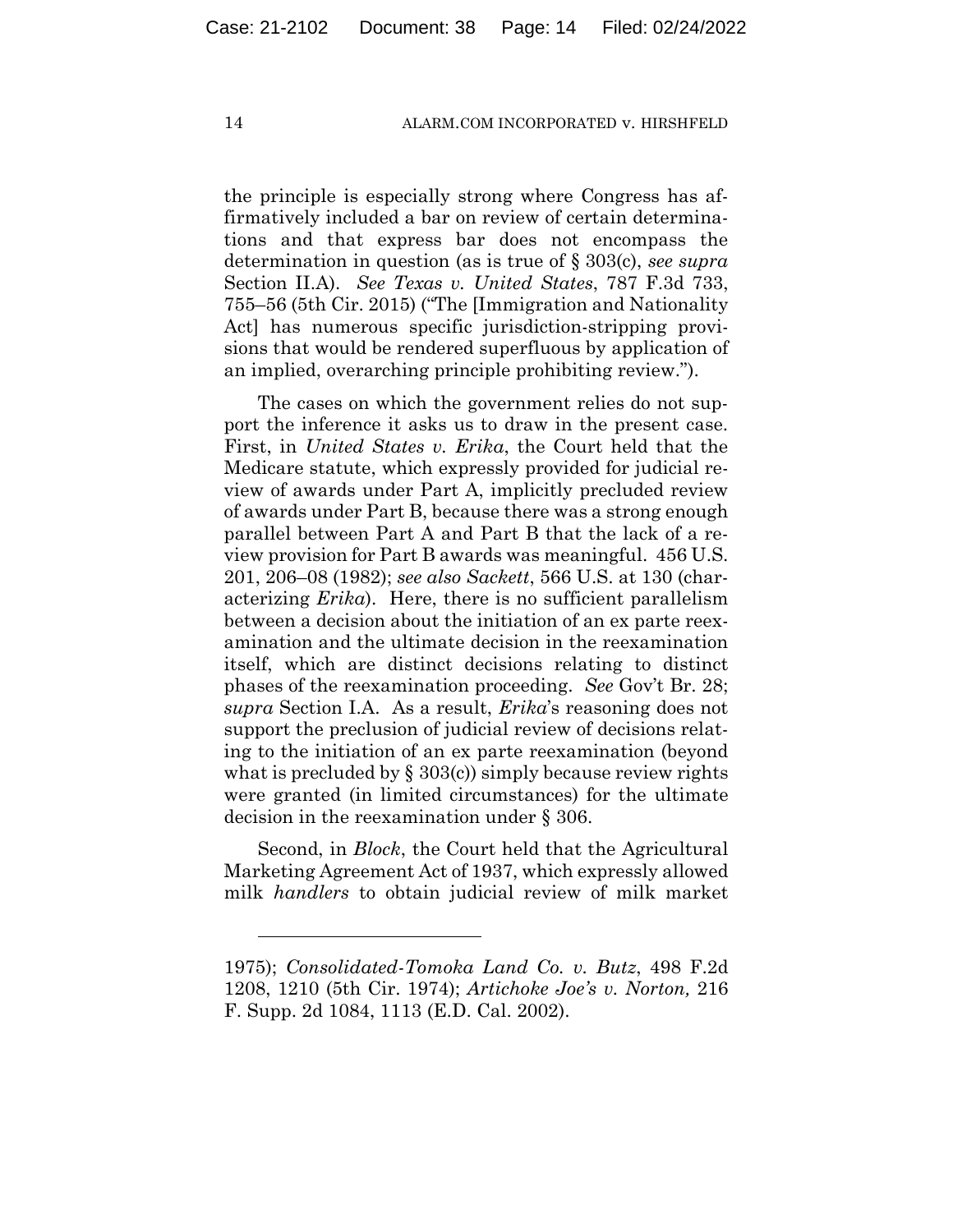orders, implicitly precluded milk *consumers* from obtaining said review of milk market orders. 467 U.S. at 345–52. But, as explained in *Sackett*, *Block* stands only for the proposition that when a "*particular agency action* is reviewable at the instance of one party, who must first exhaust administrative remedies, the inference that it is not reviewable at the instance of other parties, who are not *subject* to the administrative process, is strong." 566 U.S. at 129–30 (first emphasis added; second emphasis in original); *see also Block*, 467 U.S. at 349. Here, the "particular agency action" governed by  $\S$ § 306, 134(b), and 141(b) is the ultimate decision reached after an initiated ex parte reexamination has been conducted. *Block* at most supports the conclusion that those provisions implicitly preclude requesters from seeking judicial review of *that particular agency action*. *See Syntex (U.S.A) Inc. v. U.S. Patent & Trademark Office*, 882 F.2d 1570, 1573–75 (Fed. Cir. 1989). *Block* does not support the conclusion that by granting only to patent owners review of the ultimate decision of the reexamination in § 306, Congress additionally precluded requesters from seeking review of decisions relating to the initiation of an ex parte reexamination beyond those covered by § 303(c).

Third, in *United States v. Fausto*, the Court held that the Civil Service Reform Act (CSRA), which excluded certain "nonpreference eligible" employees from the statute's Merit Systems Protection Board (MSPB) and Federal Circuit review scheme, also implicitly precluded the same nonpreference-eligible employees from seeking review through a separate action in the United States Claims Court for "the type of personnel action covered" by the CSRA. 484 U.S. 439, 447–49 (1988). *Fausto* cannot support preclusion here. Like *Block*, *Fausto* could at most suggest, for the ex parte reexamination scheme, that because requesters are excluded from  $\S$ § 306, 134(b), and 141(b), they cannot invoke extrastatutory processes to obtain review of the ultimate decision reached after the full reexamination.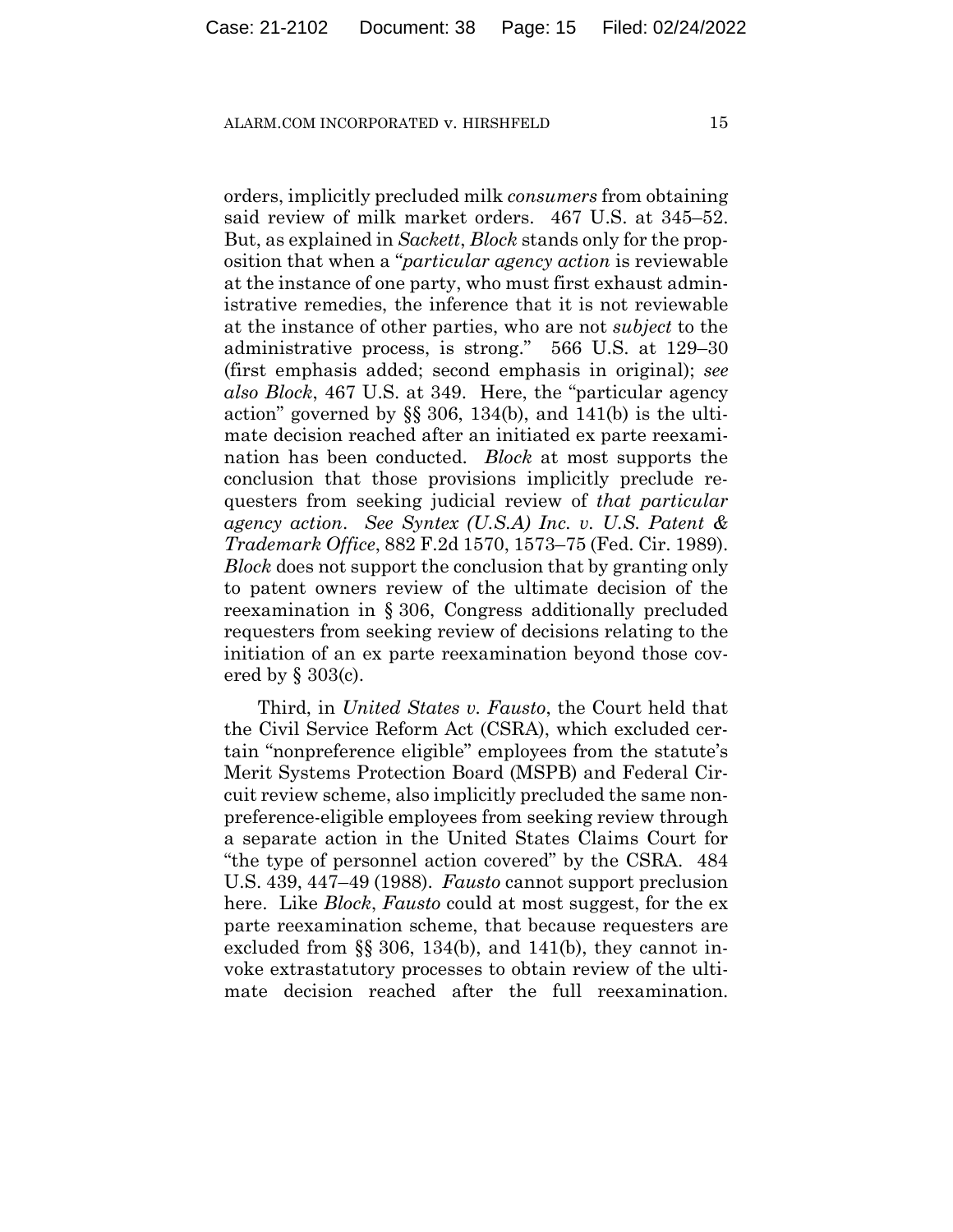*Fausto*, like *Block*, does not suggest that §§ 306, 134(b), and 141(b) imply nonreviewability of decisions relating to the initiation of an ex parte reexamination.

Fourth, and finally, in *Elgin v. Department of the Treasury*, the Court, again interpreting the CSRA, held that because the CSRA spells out an MSPB and Federal Circuit review scheme in "painstaking detail" for certain covered employees, those covered employees are implicitly precluded from seeking extrastatutory review. 567 U.S. 1, 10–16 (2012); *cf. Block v. North Dakota*, 461 U.S. 273, 285– 86 (1983) (similar). Applied to the ex parte reexamination statutory scheme, *Elgin*'s reasoning suggests at most that *patent owners* cannot resort to paths outside those of §§ 306, 134(b), and 141(b) to obtain review of decisions adverse to patentability reached in an initiated ex parte reexamination. But beyond its characterization of cases like *Fausto*, *Elgin* does not shed light on what implications may be drawn for the review rights of *other* interested persons like requesters. Moreover, to the extent the government contends that we can draw *Elgin*-like preclusion implications from (1) the "opportunity to obtain a judicial determination of whether estoppel applies in [a] related context" under  $\S 315(e)(2)$  and (2) mandamus relief potentially available to requesters under 28 U.S.C. § 1651, *see* Gov't Br. 40–41, we disagree. Although  $\S 315(e)(2)$  permits a court to conduct a similar estoppel inquiry (to bar *court* actions after IPRs) as the one the PTO conducts under § 315(e)(1) (to bar *agency* proceedings after IPRs), § 315(e)(2) does not provide ex parte reexamination requesters with a mechanism for review of agency determinations under  $§ 315(e)(1)$ . And inferring statutory preclusion not from the ex parte reexamination statutory scheme, but only from the availability of mandamus relief, would eviscerate the presumption of reviewability.

When we turn from Supreme Court decisions to decisions of our court, we likewise find no persuasive support for the conclusion that the ex parte reexamination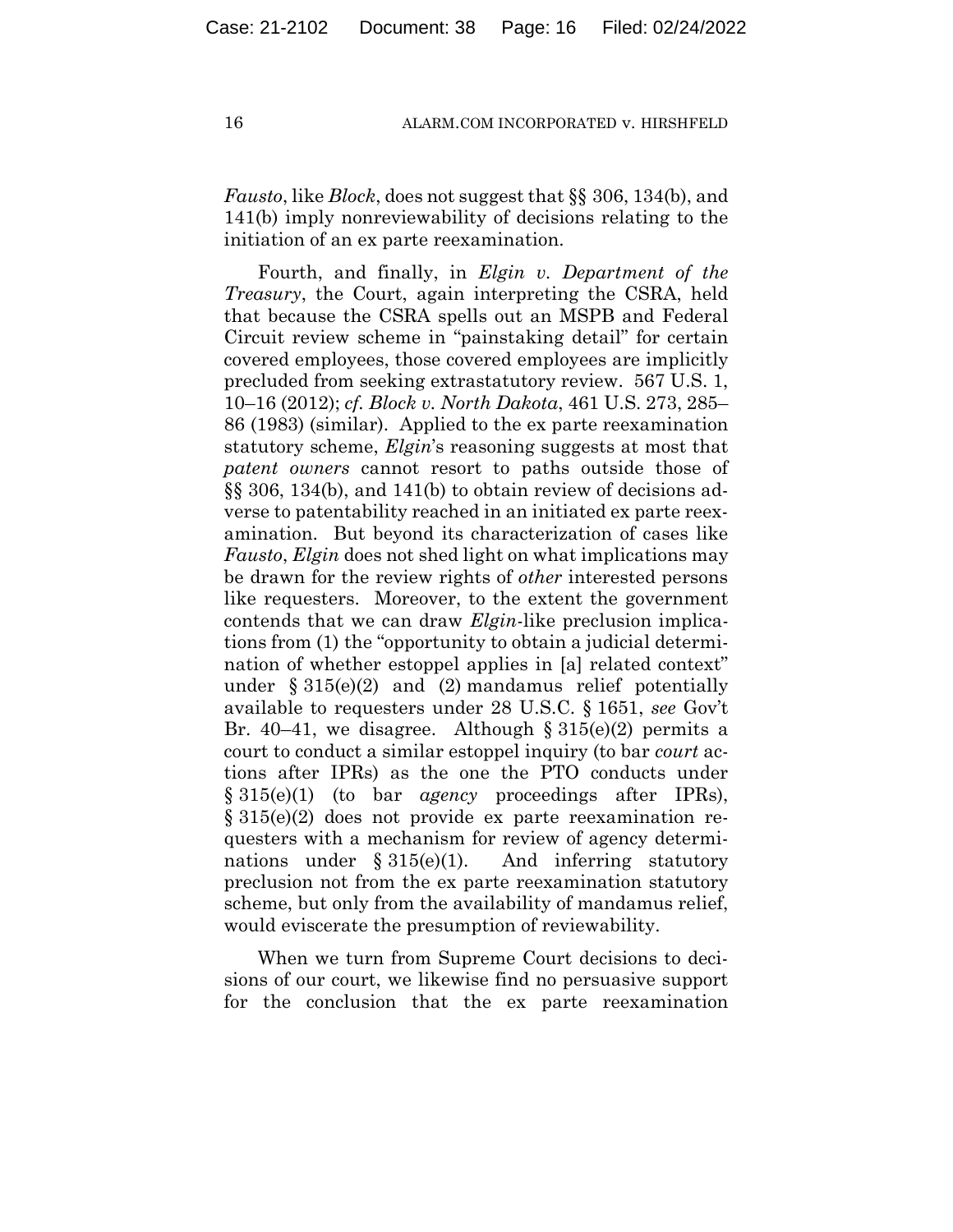statutory scheme precludes requesters from seeking review of decisions like the one at issue here. Our closest case is *Syntex*, in which Syntex requested an ex parte reexamination of another's patent, which the Patent Office ordered. 882 F.2d at 1571. The reexamination proceeded, but (according to Syntex) the process contained irregularities. *Id.* After the final determination on the merits in the reexamination, Syntex sued in district court under the APA. *Id.* at 1572. The district court dismissed the action, and we affirmed, holding that "Congress intended to limit *appeals from final reexamination decisions* to those initiated by patent owners seeking to reverse an unfavorable decision" and the fact "[t]hat the decision is attacked here on procedural grounds does not make it any less a challenge to the final reexamination decision." *Id.* at 1572–1574, 1576 (emphasis added). In other words, applying *Block* and *Fausto*like reasoning, *Syntex* holds only that § 306 bars requesters from obtaining review of the decision reached after the ex parte reexamination is conducted—a bar that extends to review of procedural irregularities if they amount to an attempt to set aside the outcome of the reexamination. But, for the reasons already discussed, *Block*-*Fausto* preclusion does not extend as far as this case, where Alarm.com does not seek review of the outcome of reexamination.

In fact, *Syntex* itself confirms the importance of this distinction in its discussion of *Ethicon, Inc. v. Quigg*, 849 F.2d 1422 (Fed. Cir. 1988). In *Syntex*, we characterized *Ethicon* as "recogniz[ing], *sub silencio*, that the requester ha<sup>[s]</sup> a right to have a reexamination proceed, once instigated, and that the district court ha[s] jurisdiction to vindicate that right." 882 F.2d at 1574. We said that "[n]othing in the statute addressed review of the type of issue raised by the *Ethicon* plaintiff," and we contrasted the situation presented in *Syntex* and found preclusion because "the statute provides for review of the reexamination decision and expressly limits such review." *Id.* Here, too, nothing in the statute directly addresses review of the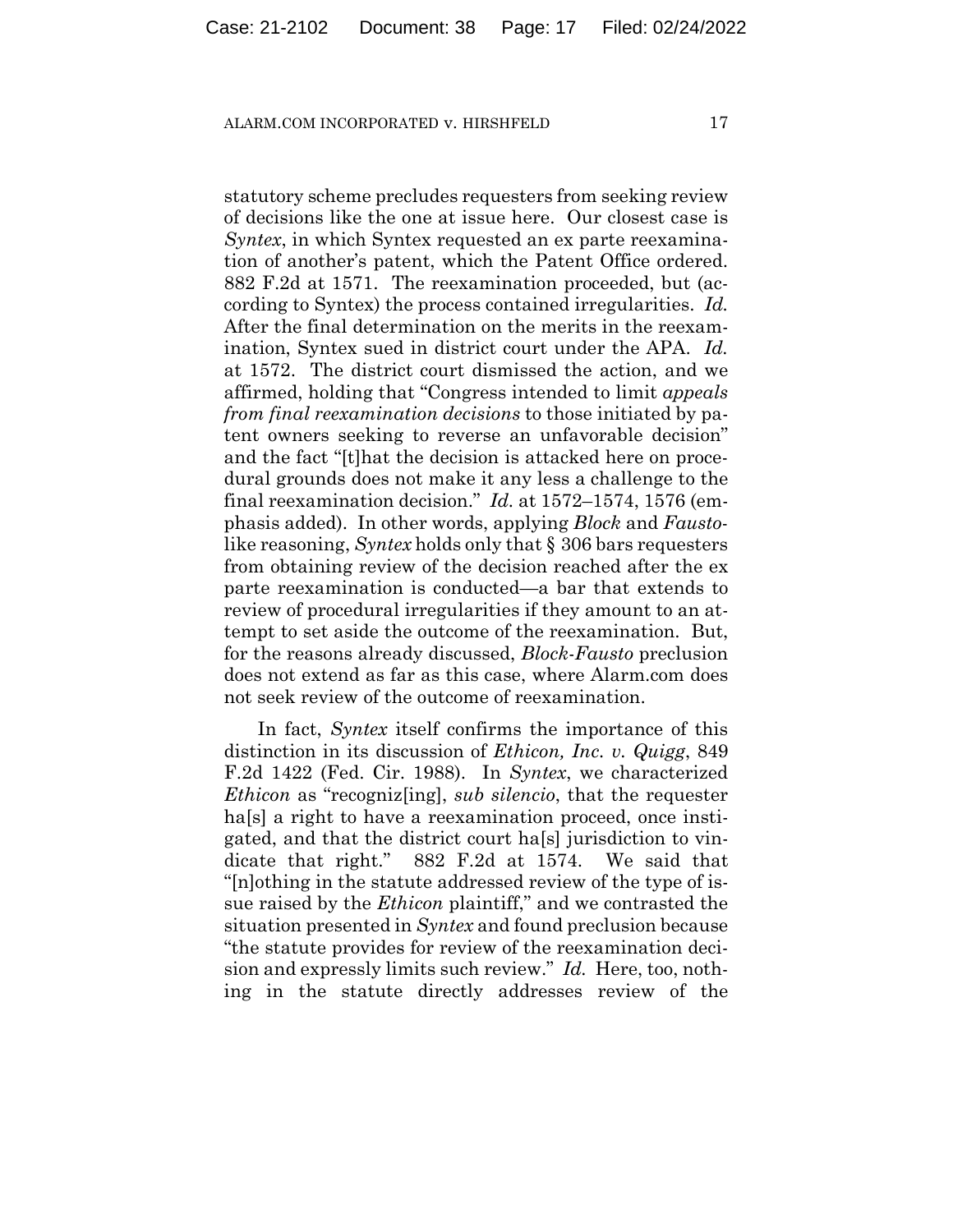particular agency decision challenged by Alarm.com, leaving the presumption of reviewability applicable to this situation. *See Sackett*, 566 U.S. at 129–30.5

The other two cases on which the government primarily relies likewise leave it short of adequate support. In *Pregis Corp. v. Kappos*, this court held that the presumption of reviewability does not allow a third party to bring an APA suit to challenge the PTO's decision to issue a patent. 700 F.3d 1348, 1356–61 (Fed. Cir. 2012). And in *Exela Pharma Sciences, LLC v. Lee*, this court held the same for the PTO's decision to revive a previously abandoned patent application. 781 F.3d 1349, 1352–53 (Fed. Cir. 2015). In both cases, however, the plaintiffs had no statutory role and no statutory right to vindicate and were instead seeking APA review of an agency determination (on the validity of a patent) that was subject to other statutorily prescribed forms of review, *i.e.*, inter partes review, post-grant review, ex parte reexamination, declaratory judgment actions, defenses to patent infringement. *Pregis*, 700 F.3d at 1358– 59; *Exela*, 781 F.3d at 1352–53. In other words, applying *Elgin*-type reasoning, we held that the Patent Act implicitly precluded APA review because those same third parties were granted other review mechanisms. *See also Security People, Inc. v. Iancu*, 971 F.3d 1355, 1361–63 (Fed. Cir. 2020) (discussing and applying *Elgin*); *Personal Audio, LLC v. CBS Corp.*, 946 F.3d 1348, 1352–53 (Fed. Cir. 2020) (same). But, for the reasons already discussed, *Elgin* logic is not applicable here, as the ex parte reexamination

<sup>5</sup> We need not treat *Ethicon* as precedential to reach any holding in this opinion. *See Lewis v. Casey*, 518 U.S. 343, 352 n.2 (1996) ("[T]he existence of unaddressed jurisdictional defects has no precedential effect."); *see also Automated Merchandising Sys., Inc. v. Lee*, 782 F.3d 1376, 1381 (Fed. Cir. 2015); *United States v. County of Cook*, 170 F.3d 1084, 1088 (Fed. Cir. 1999).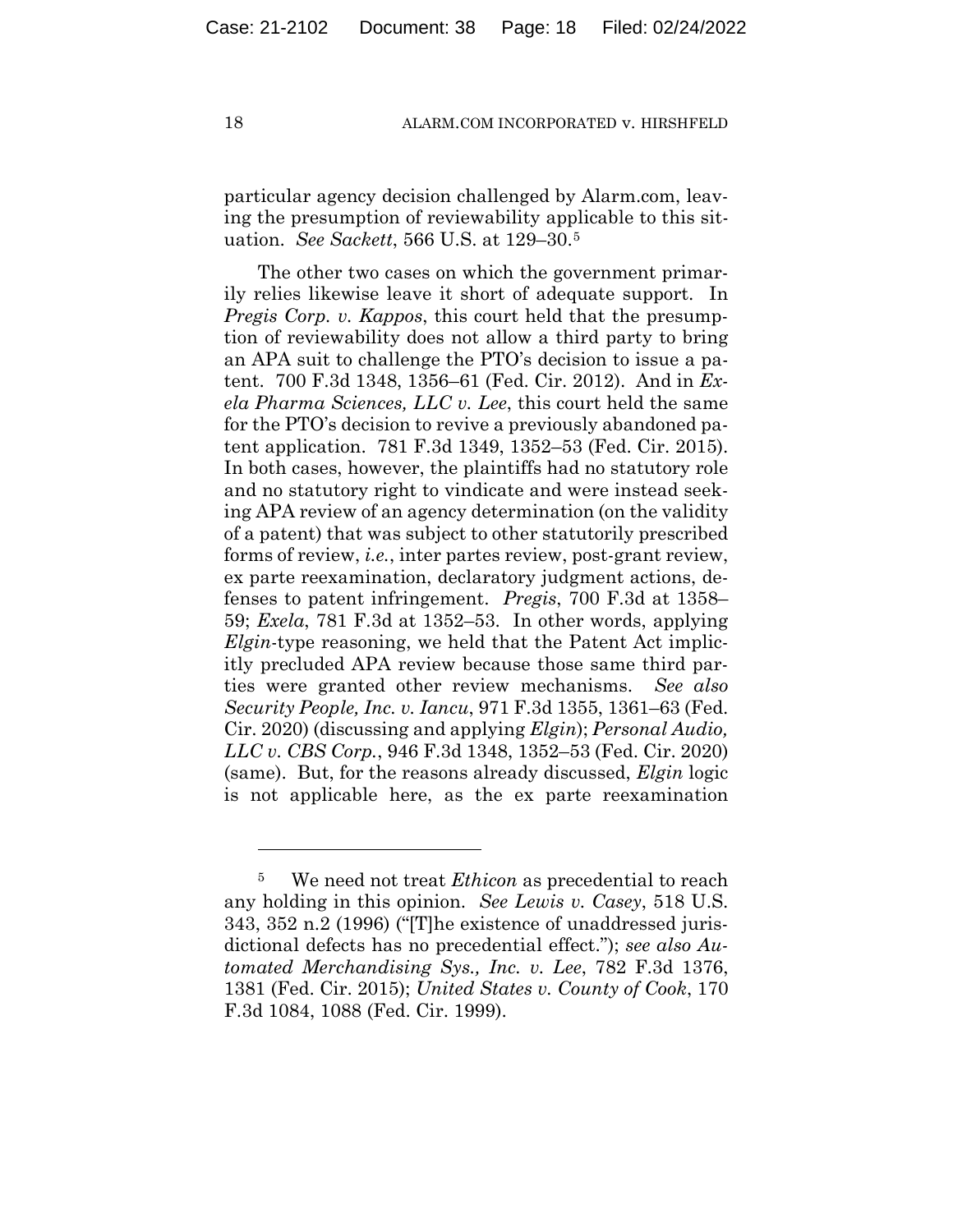scheme does not provide other mechanisms of review for the Director's  $\S 315(e)(1)$  estoppel determination.

In light of this case law, we reject the government's contention that the ex parte reexamination statutory scheme provides clear and convincing evidence that Congress intended to preclude judicial review of determinations like this one, not expressly barred by § 303(c). Even if the government's interpretation is plausible, at least equally plausible is that Congress intended to preclude only (1) challenges to determinations under § 303(a) that no substantial new question of patentability has been raised, *see* § 303(c), and (2) challenges to the final determination, except those of the patent owner as provided for in §§ 306, 134(b), and 141(b), *see Syntex*, 882 F.2d at 1574—perhaps in order to keep review rights for requesters commensurate with their role at each stage of the proceedings. A requester, in other words, could enforce the request rights concerning initiation granted by Congress, subject to § 303(c), with the rest of the process left to the Director and patent owner, consistent with the fact that Congress did not grant requesters post-initiation rights in this scheme.

The government suggests that this interpretation presents at least a theoretical potential for "anomalous results"—a requester might have six years, under 28 U.S.C. § 2401(a), in which to bring an APA action in any district court to challenge an estoppel-based decision against initiation, whereas patent owners must adhere to the strictures of 35 U.S.C. §§ 306, 134(b), and 141(b) and 37 C.F.R. § 90.3(a), with a much shorter statute of limitations. *See*  Gov't Br. 35–36; *see also id.* at 41–42 (additionally arguing that it would be anomalous for ex parte reexamination requesters to have certain review rights over initiation, whereas IPR petitioners have comparatively restricted rights under § 314(d)). We have no reason to think that any such anomalies, if more than theoretical at all, are sufficiently substantial to meet the high standard of justifying a conclusion that, with no review-precluding text, Congress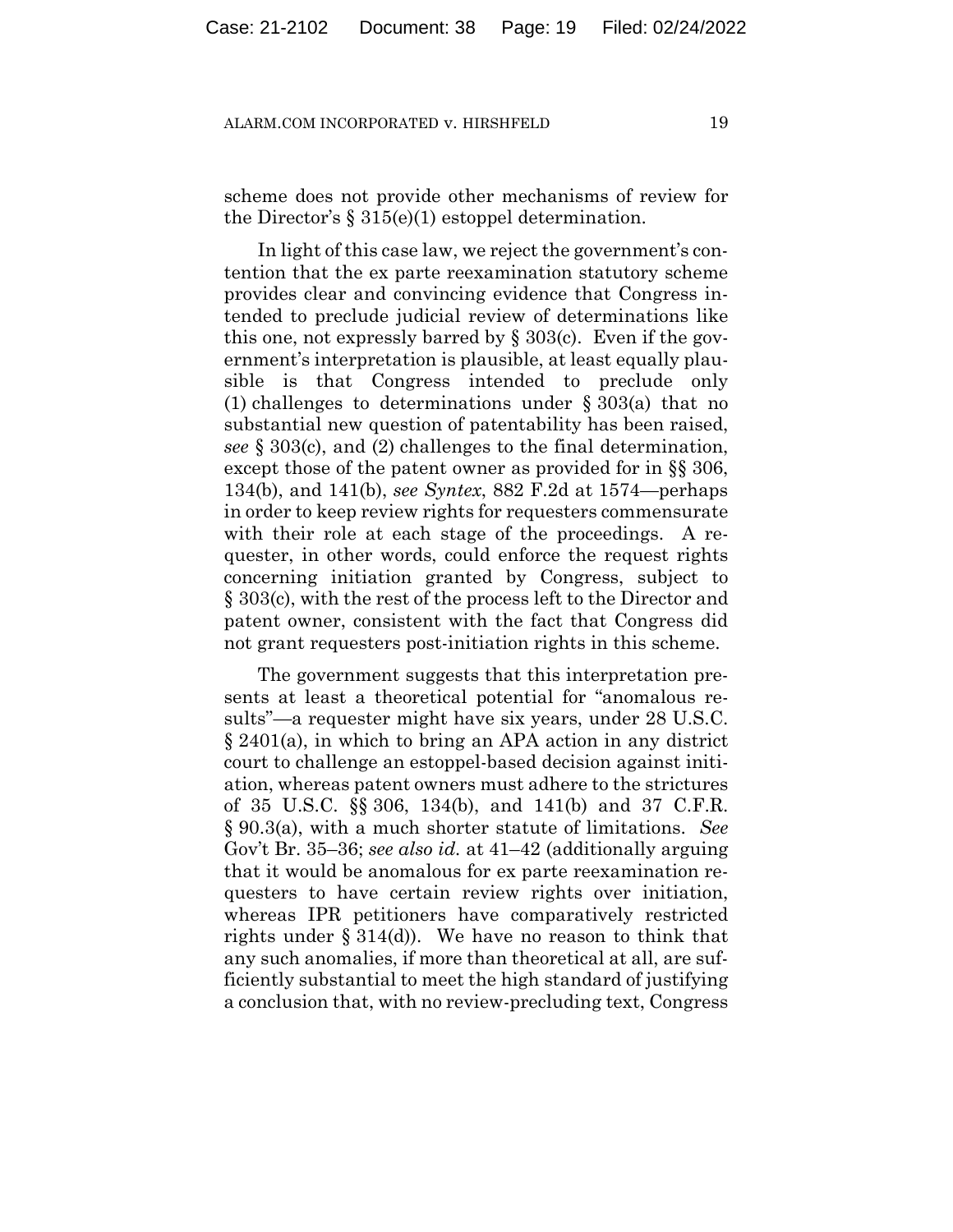nevertheless clearly intended to preclude review in these circumstances. *See Shady Grove Orthopedic Assocs., P.A. v. Allstate Ins. Co.*, 559 U.S. 393, 414 n.13 (2010) ("The possible existence of a few outlier instances does not prove [that an] interpretation is absurd."); *Exxon Mobil Corp. v. Allapattah Servs., Inc.*, 545 U.S. 546, 565 (2005) ("The omission may seem odd, but it is not absurd."); Antonin Scalia & Bryan A. Garner, *Reading Law: The Interpretations of Legal Texts* 237–38 (2012) (stating that the absurd result must be one that "no reasonable person could intend" and that a "drafter's failure to appreciate the effect of certain provisions" is not sufficient).

 $\mathcal{C}$ 

Finally, as with the textual and statutory-scheme evidence, legislative history does not support an inference of congressional intent to bar review of the determination in question here. The government's strongest evidence is a statement from a House report authored by the Judiciary Committee accompanying H.R. 6933, the enacted version of which created the ex parte reexamination procedure in 1980. Referring to the "Commissioner," which was the title of the PTO's head before it was changed to "Director" in 2000, *see Helfgott & Karas, P.C. v. Dickinson*, 209 F.3d 1328, 1329 n.1 (Fed. Cir. 2000), the report states:

Subsection 303(c) makes final and nonappealable a decision by the Commissioner not to conduct reexamination. . . . No one would be deprived of any legal right by a denial by the Commissioner of a request for reexamination. A party to a reexamination proceeding could still argue in any subsequent litigation that the PTO erred and that the patent is invalid on the basis of the cited prior art.

H.R. Rep. No. 96-1307, pt. 1, at 7 (1980), *as reprinted in*  1980 U.S.C.C.A.N. 6460, 6466. In contrast, the report notes that § 306 "grants a patent owner the right to pursue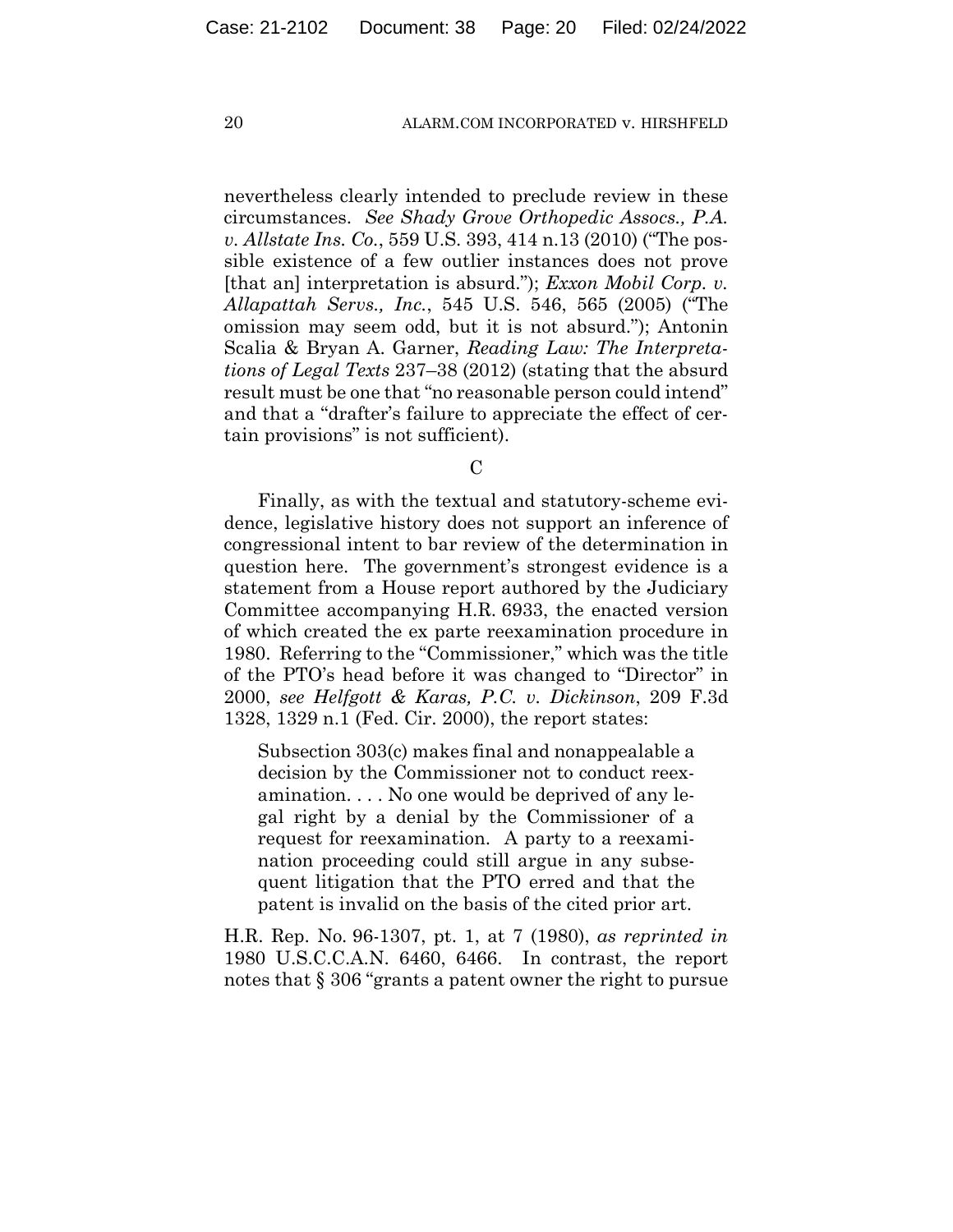the same appeal routes available to patent applicants" should "an adverse decision" result. *Id.* at 7–8.

But even if the Committee report's language could overcome the presumption of reviewability in the absence of structural features of enacted text of the sort reflected in the cases, there is no reason to infer that the Committee in 1980 was referring to anything other than the ex parte reexamination scheme it was adopting at the time. The scheme being enacted provided for PTO determination of whether a substantial new question of patentability was presented, but the estoppel and multiplicity provisions that now apply, *see* §§ 315(e)(1), 325(d), (e)(1), were added to the statute only well after the 1980 enactment. The Committee report is best understood to be addressing the non-initiation determination for which Congress was enacting a textual bar to review (*i.e.*, § 303(c)), not to be proclaiming (let alone enacting) a preclusion of review of non-initiation decisions yet unavailable.

Furthermore, in 2011, Congress enacted the America Invents Act (AIA), which included  $\S 315(e)(1)$ , and yet it chose to make no substantive modification to § 303(c). *See*  Pub. L. No. 112-29, § 6, 125 Stat. 284, 301–02, 311–13 (2011). Indeed, Congress left § 303(c) intact even as it was enacting a broad non-reviewability bar in the new IPR system, *see* § 314(d) ("The determination by the Director whether to institute an inter partes review *under this section* shall be final and nonappealable." (emphasis added)), which broadened the corresponding bar in the inter partes reexamination system being replaced, *see* 35 U.S.C. § 312(c) (versions effective between Nov. 29, 1999 and Sept. 15, 2012) ("A determination by the Director *under subsection (a)* shall be final and non-appealable." (emphasis added)). Moreover, Congress left § 303(c) intact, even though it did modify (albeit modestly) other portions of the ex parte reexamination scheme. *E.g.*, AIA, § 6(h), 125 Stat. at 312–13 (amending 35 U.S.C. §§ 303(a), 306). The retention of § 303(c)'s limitation on its preclusion of review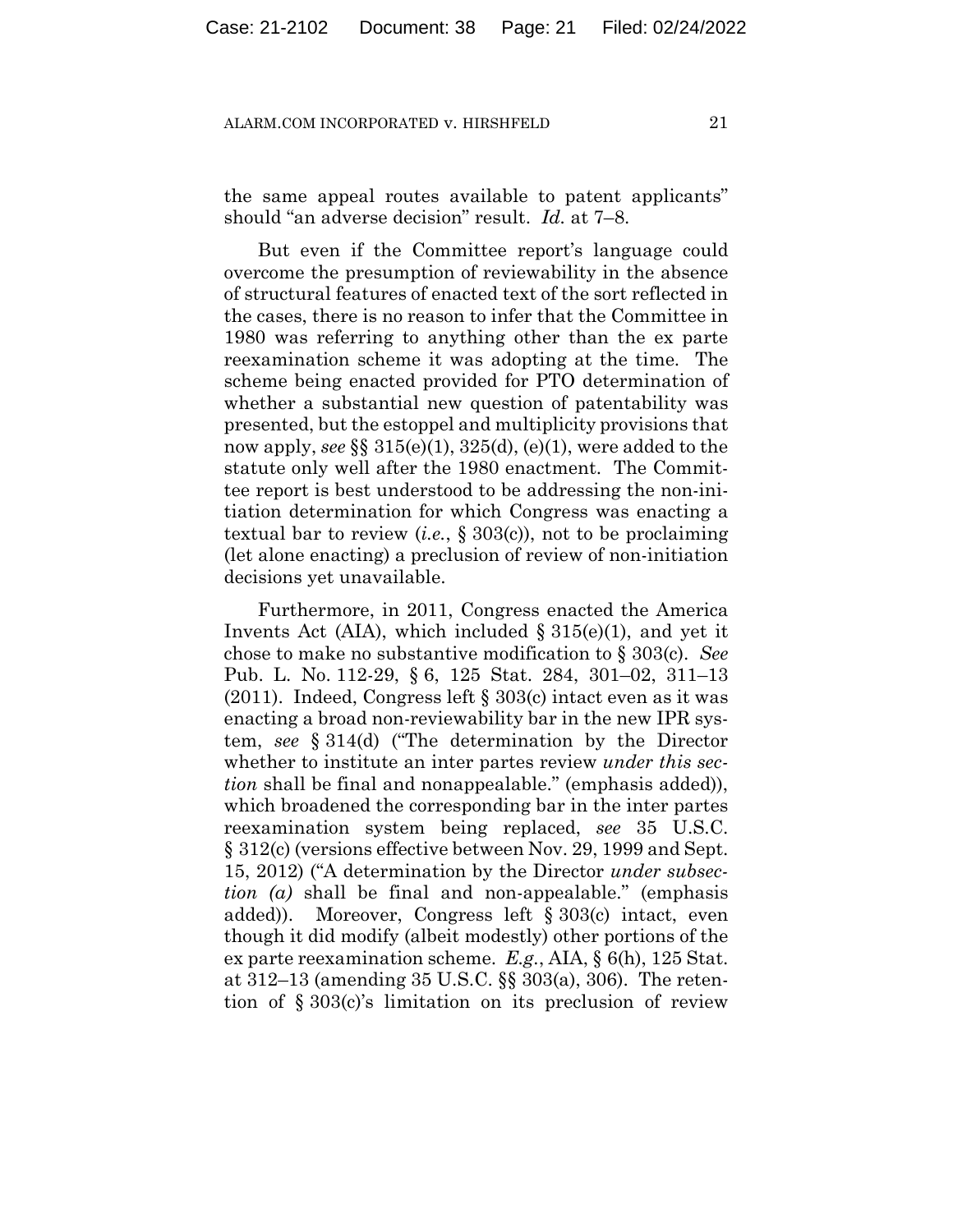weakens any case for the required congressional intent, particularly under the current statute, to preclude review for requester challenges to non-initiation beyond what is stated in § 303(c).

The government also points to the history of other review schemes, Gov't Br. 32–33, but no persuasive support for the government's position here is found in the cited history. Specifically, the government contends that it is notable that, while never amending § 306 to grant ex parte reexamination requesters the right to appeal ultimate determinations, Congress has chosen to provide such rights in other proceedings. *See* American Inventor's Protection Act, § 4604, Pub. L. No. 106-113, 113 Stat. 1501, 1501A-569 (1999) (creating 35 U.S.C. §§ 315(b), (c) (version effective between Nov. 29, 1999 and Nov. 1, 2002), which allowed inter partes reexamination requesters to appeal "any final decision favorable to the patentability," while also imposing an estoppel provision); Pub. L. No. 107-273, § 13106, 116 Stat. 1758, 1900–01 (2002) (modifying 35 U.S.C. § 315(b)(1) (version effective between Nov. 2, 2002 and Sept. 15, 2012), such that inter partes reexamination requesters could also appeal directly to this court); 35 U.S.C. §§ 141–44, 319, 329 (granting IPR and post-grant review challengers the right to appeal the final written decision). This evidence is not weighty. That Congress twice granted requesters more review rights over final determinations in the now-repealed inter partes reexamination scheme, and has granted IPR and post-grant review requesters more review rights over final determinations, says little of significance about Congress's intent regarding requester review rights concerning initiation for ex parte reexaminations.

In these circumstances, we conclude, the legislative history evidence, like the statutory scheme evidence, is too weak to supplant the text and the accompanying presumption of judicial review for the estoppel determination in question. *Cf. Milner v. Dep't of the Navy*, 562 U.S. 562, 572